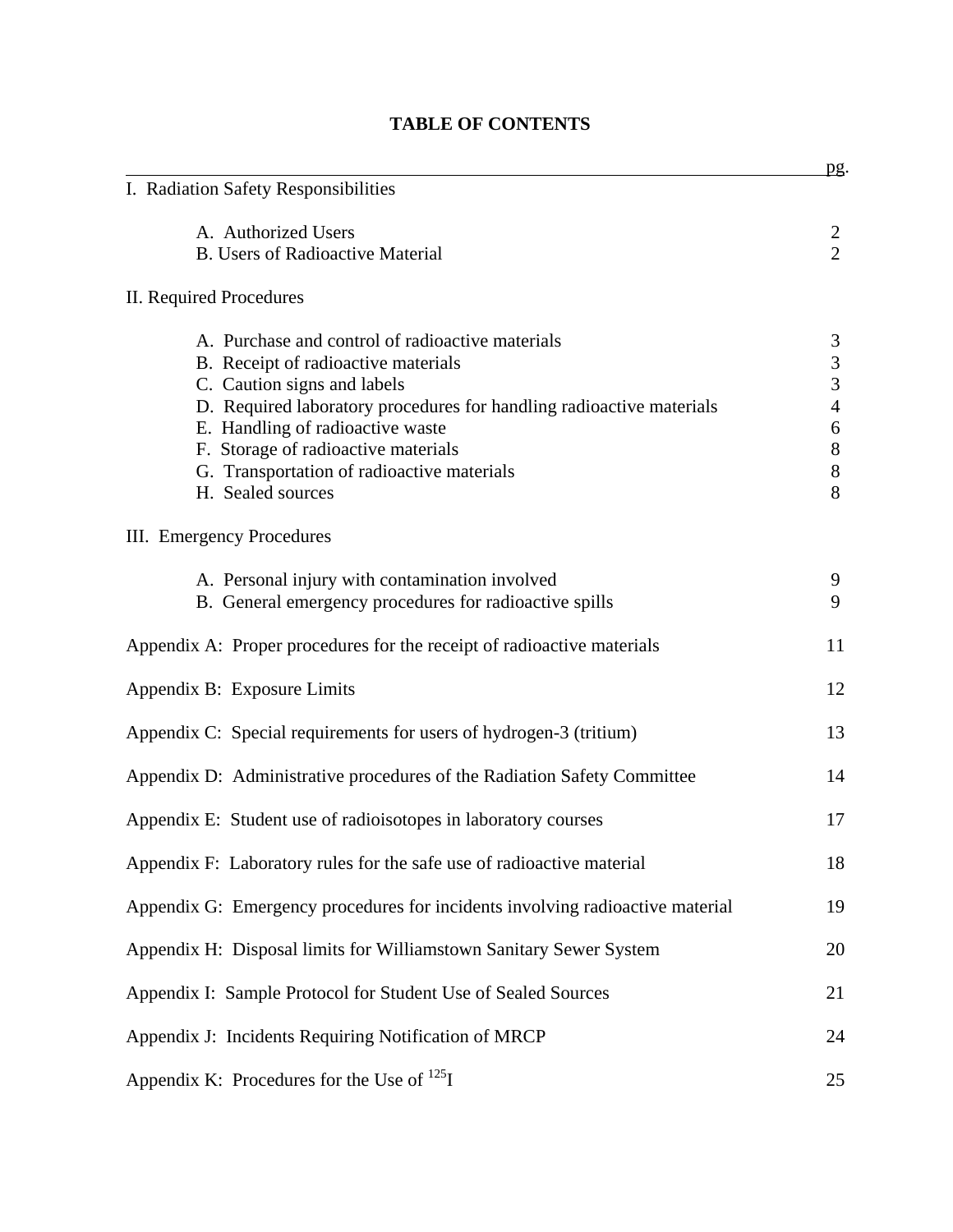# References 27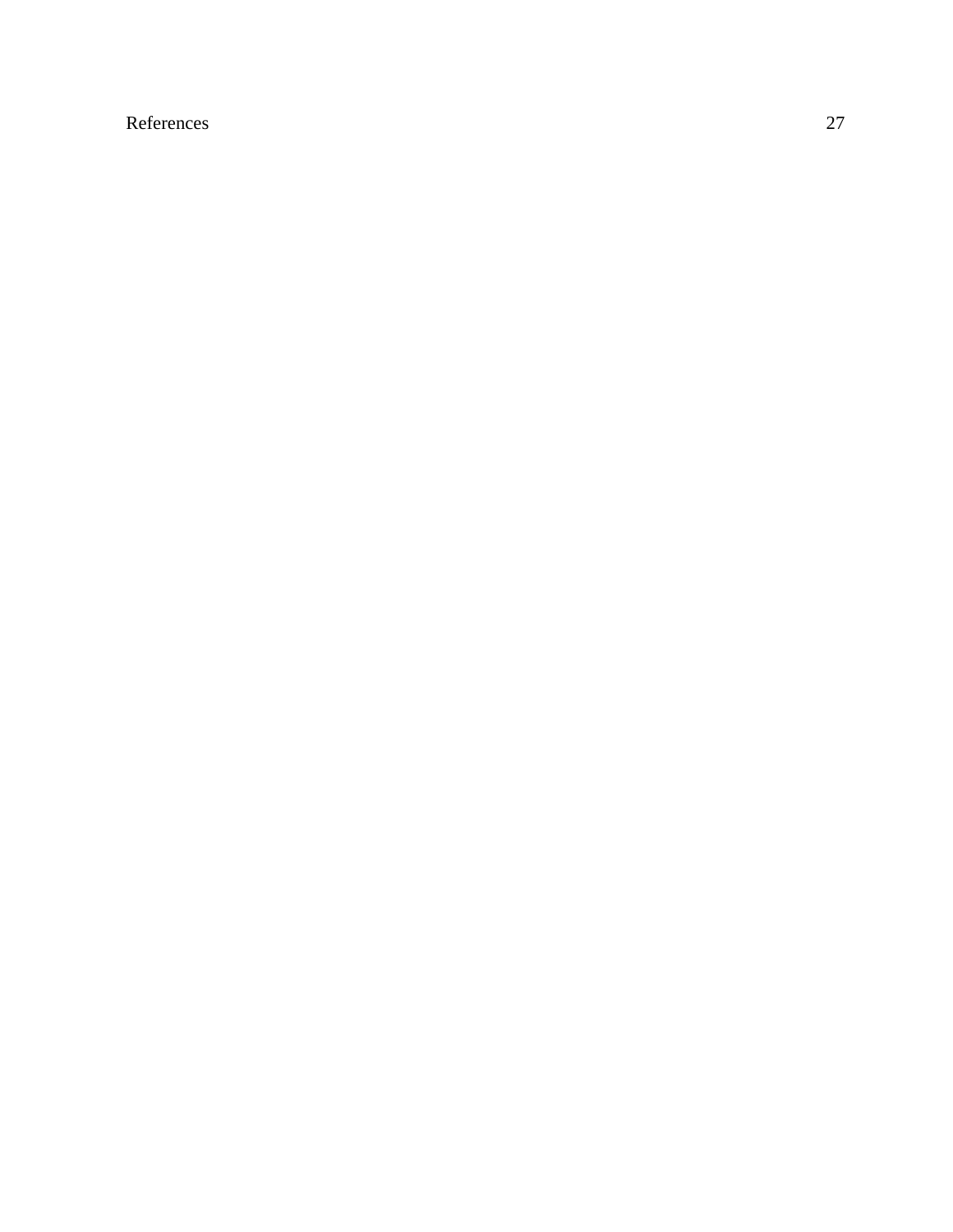## I. Radiation Safety Responsibilities

 The Radiation Safety Program at Williams is under the direction of the Radiation Safety Committee, which receives its authority from the office of the Provost of the College. The Committee is responsible for establishing and maintaining a safety program that will minimize the risks associated with the handling of radioactive materials (RAM), and which will assure full College compliance with all applicable government regulations. Any faculty member wishing to become an authorized user of RAM must first receive the unanimous approval of the Committee. Administrative procedures of the Committee are summarized in Appendix D.

 The Radiation Safety Officer is responsible for implementing the Radiation Safety Program as established by the Committee and for providing such services to the authorized users as are necessary to insure both adequate personnel protection and compliance with government regulations. The Safety Officer is available to answer any questions regarding the safe and legal use of RAM that you do not find answered in this handbook. Copies of the Massachusetts Department of Public Health, Radiation Control Program (MRCP)"Rules and Regulations for the Safe Use of Radiation" (105 CMR 120.000), the college licenses, and records of past state inspections are available in the Radiation Safety Officer's office.

# A. Authorized Users

 Each faculty member wishing to use or supervise the use of RAM must submit and "Application for Authorization to Use Radioactive Materials at Williams College". The application must include details of the faculty member's training and experience and a description of the research to be performed. In general, for authorization to be granted, one must have at least forty hours of training and experience, with at least six hours of formal instruction, on the principles and practice of radiation protection, basic theory of the use and measurement of radioactivity, and the biological effects of radiation.

 Authorized users are responsible for enforcement of Committee regulations within their laboratories, and failure to do so can result in loss of their authorizations.

# B. Users of radioactive material

 Individuals may handle RAM under the supervision of an Authorized User. In general, users of radioactive material are expected to have had at least two hours of formal instruction on the principles and practice of radiation protection, basic theory of the use and measurement of radioactivity, and the biological effects of radiation.

 Each individual who handles RAM must register with the Radiation Safety Officer and is responsible for following the regulations contained in this handbook. Individuals may also be required to comply with additional specific regulations established by the Committee, the Radiation Safety Officer, or the Authorized User in whose laboratory they work.

# II. Required Procedures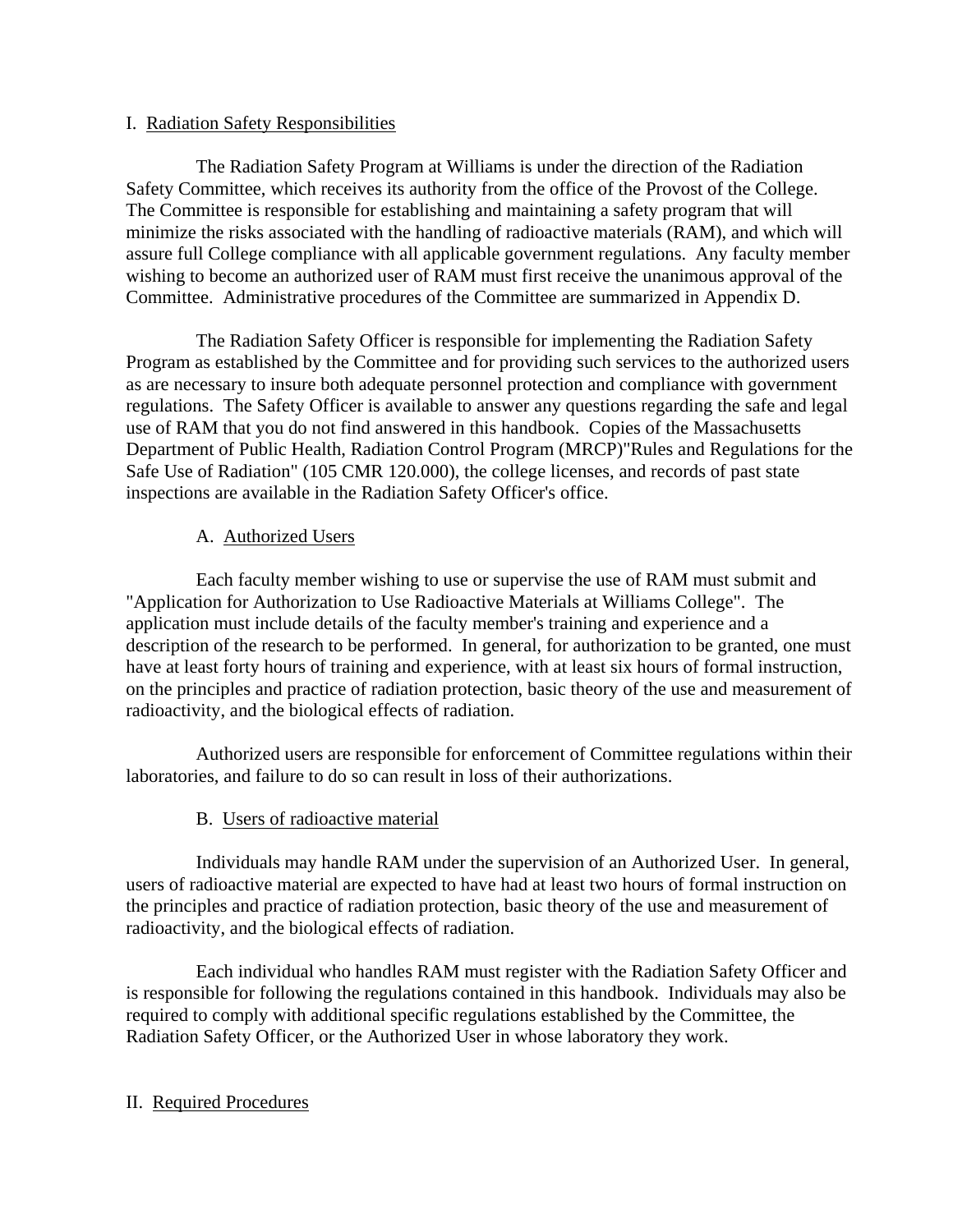## A. Purchase and control of radioactive materials

 Only Authorized Users of RAM may purchase or otherwise acquire RAM on the Williams campus. All acquisitions of radioactive materials must be purchased through the committee-designated purchasing agent, usually the Technical Assistant in the Chemistry Department, and must receive the prior approval of the Radiation Safety Officer.

 Purchases of RAM are processed in the same manner as regular purchases. All requisitions must clearly indicate that RAM is involved and indicate the radio-nuclide or radionuclides and the amount of activity in curies. Authorized Users are responsible for making certain that their orders of RAM will not cause their inventory to exceed the possession limits listed on their authorization. The Radiation Safety Officer reviews all orders to verify that no user's authorization is being exceeded.

 Each authorized user is responsible for the ultimate disposition of all RAM purchased through his authorization. No RAM may be transferred to another Authorized User without notifying the Safety Officer. Prior permission of the Safety Officer is required for any transporting or shipping of RAM from the Williams campus to ensure proper packaging, labeling, marking and shipping papers. Any individual, including other faculty members, may use materials purchased by an Authorized User, provided all of the other requirements of this handbook are met (room registration, labelling, etc.). Faculty members planning repeated or extended use of radionuclides should apply for their own authorization and not depend on another faculty member to assume responsibility for their work.

# B. Receipt of radioactive materials

 All shipments of orders and samples from commercial suppliers of radio-nuclides must be addressed to the purchasing agent. He will normally be responsible for signing out all orders and delivering them to the laboratories or to the Radiation Safety Laboratory (BSC 030) after all necessary surveying and records keeping has been performed. In his absence the Radiation Safety Officer will perform these duties or will notify the laboratories to pick up their orders directly. Each lab, when receiving activity directly from a stockroom, is responsible for logging in, surveying and unpacking the shipment in accordance with instructions detailed in Appendix A.

No radio-nuclides may be brought on campus except through the purchasing agent without the prior permission of the Radiation Safety Officer.

- C. Caution signs and labels
	- 1. Labelling of rooms

 Each room where radioactive materials are stored or routinely used must display prominently on the outside door "Caution: Radioactive Materials" sign. In addition to caution signs, all rooms should be posted with emergency phone numbers and a listing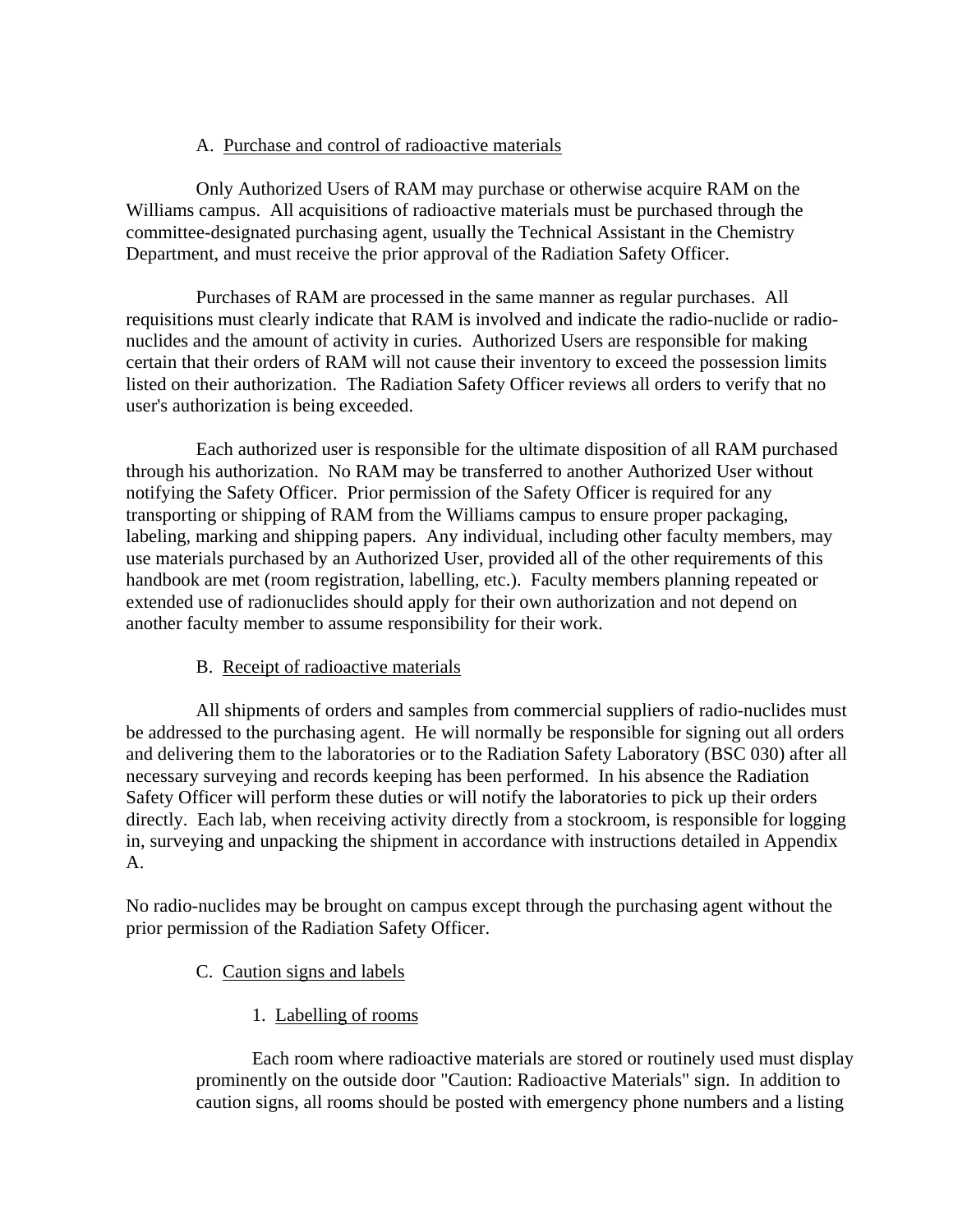of the maximum possible radio-nuclide inventory on hand at any one time. The RSO will prepare all signs for posting in cooperation with the authorized user.

2) Labeling of sinks and hood

 All sinks and hoods where radio-nuclides are discharged should be clearly labelled with a "Caution: Radioactive Materials" sign, and posted with a form, available from the Safety Officer, on which a record of all discharges must be maintained.

#### 3) Labelling of refrigerators and cabinets

 All refrigerators, freezers and cabinets, etc., used for the storage of radioactive materials, must be clearly marked with a Caution: Radioactive Materials" sign. All storage containers must be located in secured laboratories.

#### 4) Labelling of glassware and containers

 Each container which holds radioactive materials must have a durable, clearly visible label bearing the radiation warning symbol and the words "Caution: Radioactive Material". These labels should also indicate the contents of the container, giving the nuclide, the amount of activity, and the date. Containers used transiently during laboratory procedures, e.g., pipettes, do not require labelling provided the user is present and the room is properly posted.

 Tape appropriate for labelling containers is available from the Radiation Safety Officer. Under no circumstances should the tape be used for any purpose other than for the proper labelling of items as being radioactive. Other caution signs and stickers are also available from the Radiation Safety Officer.

#### D. Required laboratory procedures for handling radioactive materials

 1. All individuals handling radioisotopes are responsible for conducting their work in a manner designed to minimize exposure to ionizing radiation and designed to minimize the potential spread of radioactive contamination.

 2. All personnel who might receive as much as 10% of their maximum permissible radiation doses (summarized in Appendix B) are required to wear whole body film badges at all times when handling gamma or X-ray emitting radionuclides, and when handling beta emitters with a maximum energy of greater than 0.5 MeV. Film badges do not effectively record exposures received from low energy beta emitters such as  ${}^{3}H$ ,  ${}^{14}C$ ,  ${}^{35}S$  and  ${}^{45}Ca$ , and will not normally be issued to personnel handling only those nuclides. Persons regularly handling more than 1 mCi of  $^{32}P$  must wear ring badges as well as whole body badges. All personnel are entitled to unrestricted access to the results of any monitoring of their radiation exposure, and are entitled to annual summaries of the results of such monitoring.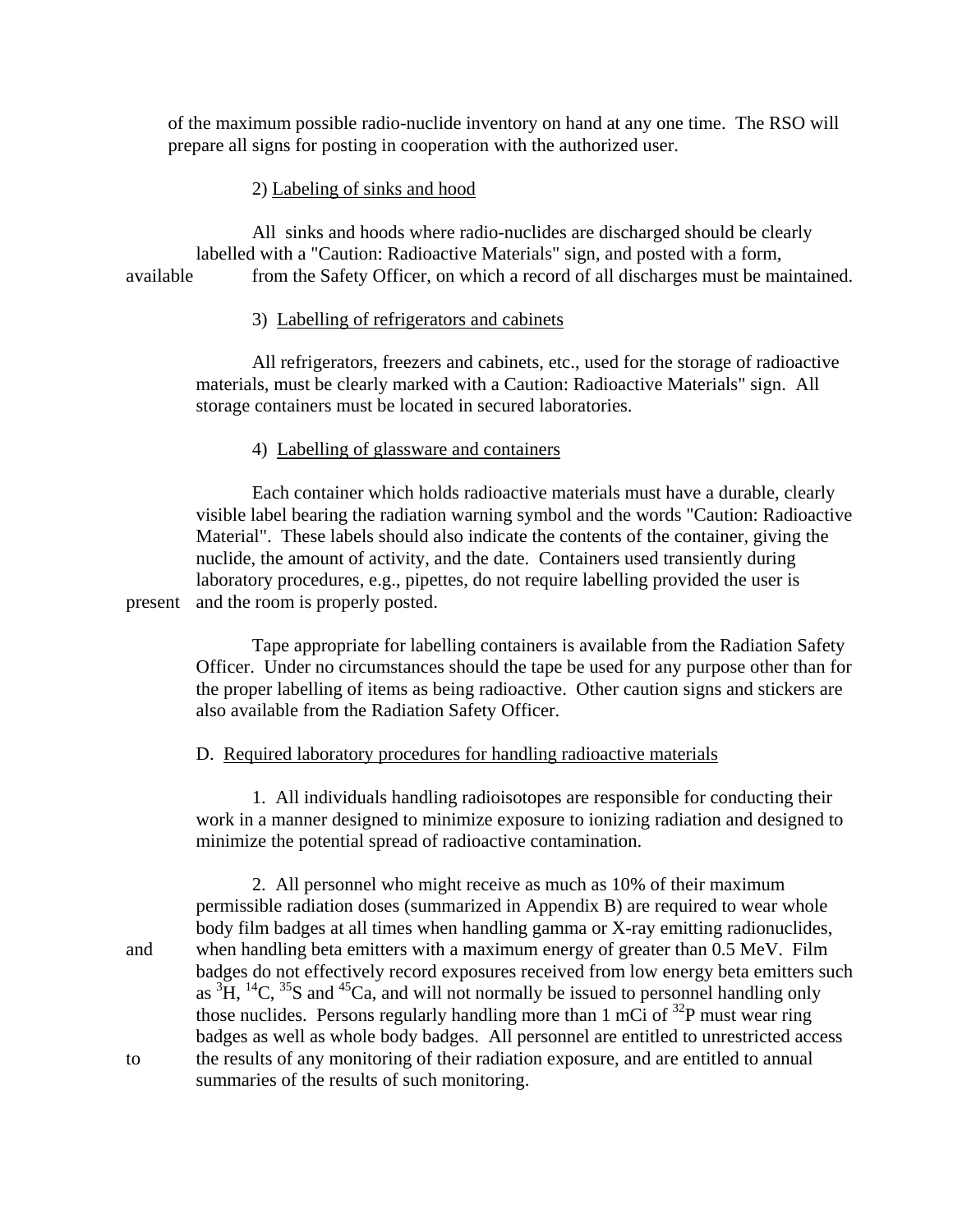3. External exposure to ionizing radiation can be kept at a minimum by using proper shielding, by maintaining the maximum possible distance from the radiation source and by minimizing the time spend handling the radionuclides. Shielding requirements differ for different radionuclides depending on the type and energy of the radiation. Prior to any operation involving the handling of radionuclides, individuals should evaluate the hazards involved and plan the operation so as to minimize any exposure to external radiation. The Radiation Safety Officer is available to aid in the solving of any specific shielding problems.

 Statutory limits on exposure to ionizing radiation are summarized in Appendix B. All personnel should be aware that, due to the higher susceptibility of rapidly reproducing cells to damage from ionizing radiation, separate standards for exposure have been established for minors and for pregnant women. All women of child-bearing age, who work in laboratories where radioactive materials are handled, are required to read the U.S.Nuclear Regulatory Commission Appendix to Regulatory Guide 8.13, "Possible Health Risks to Children of Women Who are Exposed to Radiation During Pregnancy". All workers should take special care to avoid exposing minors and pregnant women to unnecessary ionizing radiation.

The potential for external exposure is particularly great for users of  $^{32}P$ , since the range of  $\beta$  radiation from this isotope can extend for 20 feet. Thus these individuals should use 1/4" plexiglass shielding around waste and at any other location where mCi amounts of this isotope are found.

 4. The greatest potential hazard in radionuclide usage at Williams lies in the possibility of personnel accidentally ingesting or absorbing radionuclides. Almost all internal contamination can be traced to failure of individuals to wear gloves, or to use

 fume hoods when working with volatile forms of radioactive materials. For this reason, the following requirements have been established to minimize accidental internal exposure.

 a) Whenever possible, separate areas should be designated in each laboratory for the use of radioactive materials.

 b) No person is permitted to smoke, eat or drink while handling radioactive materials. Furthermore, there will be no storage or use of any food or drink in the vicinity of areas where radioactive materials are being used or stored.

 c) All persons handling uncontained radioactive materials must wear rubber or plastic gloves and lab coats at all times. The advantages of glove-wearing are defeated when people wearing contaminated gloves indiscriminately handle uncontaminated objects.

 d) The use of eye protection is required in all labs for protection against chemical contamination, and also serves to protect individuals using millicurie amounts of  $^{32}P$ .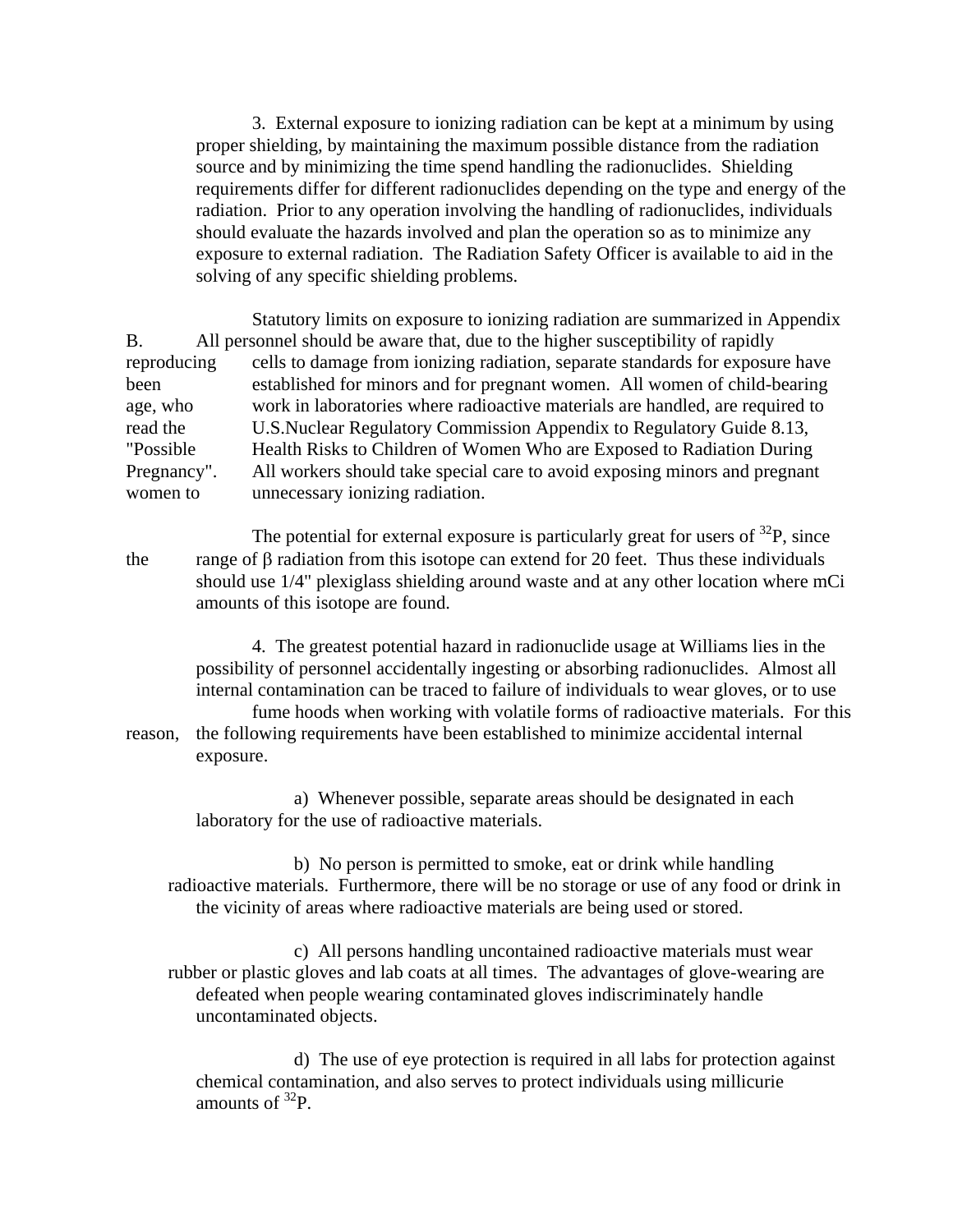e) Absolutely no mouth pipetting of radioactive solutions is permitted.

 f) All operations which can give rise to airborne contamination must be performed in fume hoods.

 g) Special requirements have been established for the performance of bioassays on individuals handling tritium or radioisotopes of iodine. Users of these radio-nuclides are required to read and fulfill the requirements detailed in Appendix C.

 h) Each individual is responsible for the cleanliness of his or her own work areas. Each laboratory is required to perform on a monthly basis whatever surveys and wipe tests are necessary to verify that radioactive contamination is not being spread outside of designated work areas, and record the results. The periodic testing performed by the Radiation Safety Officer is not a substitute for routine monitoring of all work areas in the laboratories performed by individuals fully familiar with the research being conducted. More frequent surveys may be required for individuals using significant amounts of RAM. For instance, users of millicurie amounts of  $^{32}P$  may be required to perform and record daily surveys, and may be surveyed by the RSO (or designated assistant) weekly. Any routine working area where surveys show an exposure level exceeding 2 mR/hr above background must be shielded to reduce the exposure to ALARA level. Any wipe test that shows greater activity than 200 dpm/100  $\text{cm}^2$  above background shall presume contamination. Such areas must be promptly decontaminated (with additional surveys to confirm the effectiveness of the cleanup) and reported to the Radiation Safety Committee. The Committee should also be told of procedures added to prevent repetition of contamination.

#### E. Handling of radioactive waste

 The expense and difficulties in disposal of radioactive waste mandate the minimization of generation of such waste The following general guidelines should be observed.

 Regulations permit the disposal of radioactive material as non-radioactive, provided that it has been stored for at least 10 half-lives. Given the relatively short half-lives of  $^{32}P$  and  $35$ S, wastes contaminated with these isotopes should be stored in BSC 030 in appropriate containers for eventual disposal as non-radioactive. The material should be bagged in a regular plastic bag, with no radioactive tape or other warning symbol on it. This bag should then be put into a radioactive waste bag, which does have such warning symbols on it. The overbag should be labelled with the isotope and date, and left in BSC 030. The Radiation Safety Coordinator will monitor radiation levels in BSC 030 with a survey meter and record the results. Before final disposal, the coordinator will monitor the waste in a low background area with a GM type survey meter on the most sensitive scale, and will continue to hold any material for which the reading is greater than twice background. Results will be recorded and filed.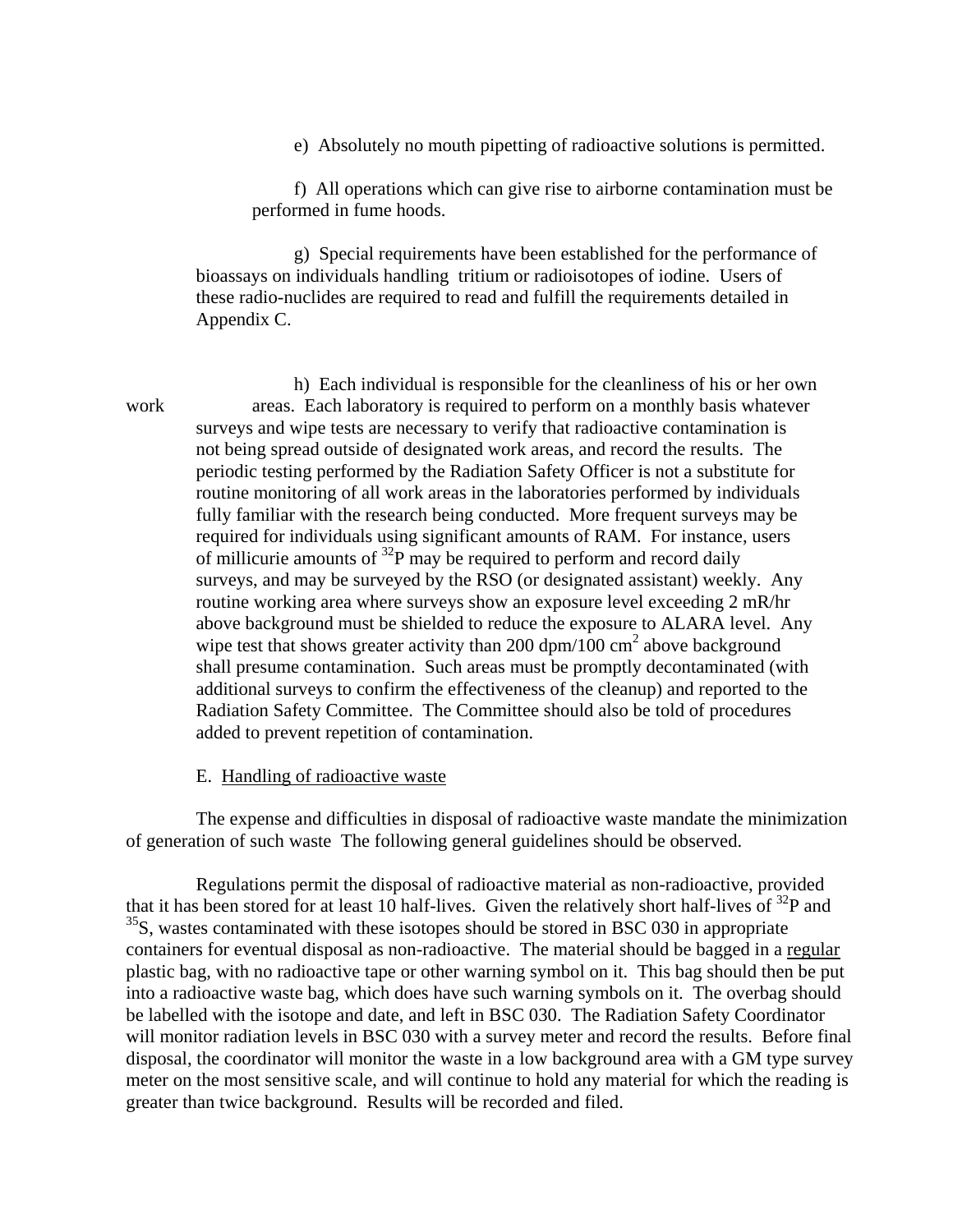Clearly, storage for disposal after decay is not practical for tritium, nor for  ${}^{14}C$ , However, both these isotopes may be discharged down the sink, in the quantities normally used at Williams. Most waste consists of gloves and protective matting, which is probably not contaminated but which cannot be monitored for activity. It is in the interests of all users to minimize this waste by using smaller amounts of disposable material (or decontaminating it), and relying more on washing bench tops and reuseable gloves. The following procedure, tested by LSC counting of wash and rinse waters, will remove all contamination: With gloves still on, wash with strong alkaline cleanser and rinse into sink with fresh water. The same procedure can be used for certain small pieces of equipment such as pasteur pipettes, but its efficacy must be checked by LSC counting for any item not previously decontaminated by this method.

Specific guidelines for types of waste follow.

1) Solid waste

 Absolutely no contaminated materials can be disposed of in regular waste containers. Special cans for disposing of radioactive waste should be obtained and should be emptied periodically in the waste drums in the Radiation Safety Laboratory (BSC 030). Radioactive warning tape and signs should never be placed in regular waste containers. Empty shipping containers which have been found free of contamination should be disposed of in regular waste, but should be clearly marked "Empty" and should have all radioactive warning symbols crossed out.

 The amount of activity and the identity of the nuclide(s) for all materials must be recorded on the drum cards placed on the containers in BSC 030. As noted above, if the material is being held for disposal through decay, this information must also go on the bag inside the drum. The Radiation Safety Coordinator will be responsible for keeping a log of materials disposed of, both by decay and by transport.

2) Gaseous waste

 Discharge of radioactive materials through fume hoods is permitted provided the following conditions are met.

 a) A careful record of the amount of activity discharged must be maintained. In the absence of accurate measurements of the discharge, a deliberate overestimation should be reported.

> b) Concentrations of radionuclides in exhaust air may not exceed limits established in 105CMR120.200.

The Radiation Safety Officer is available to advise as to the proper procedures for such discharges. Calibrated sampling of hood discharges may be required to ensure compliance with the regulations.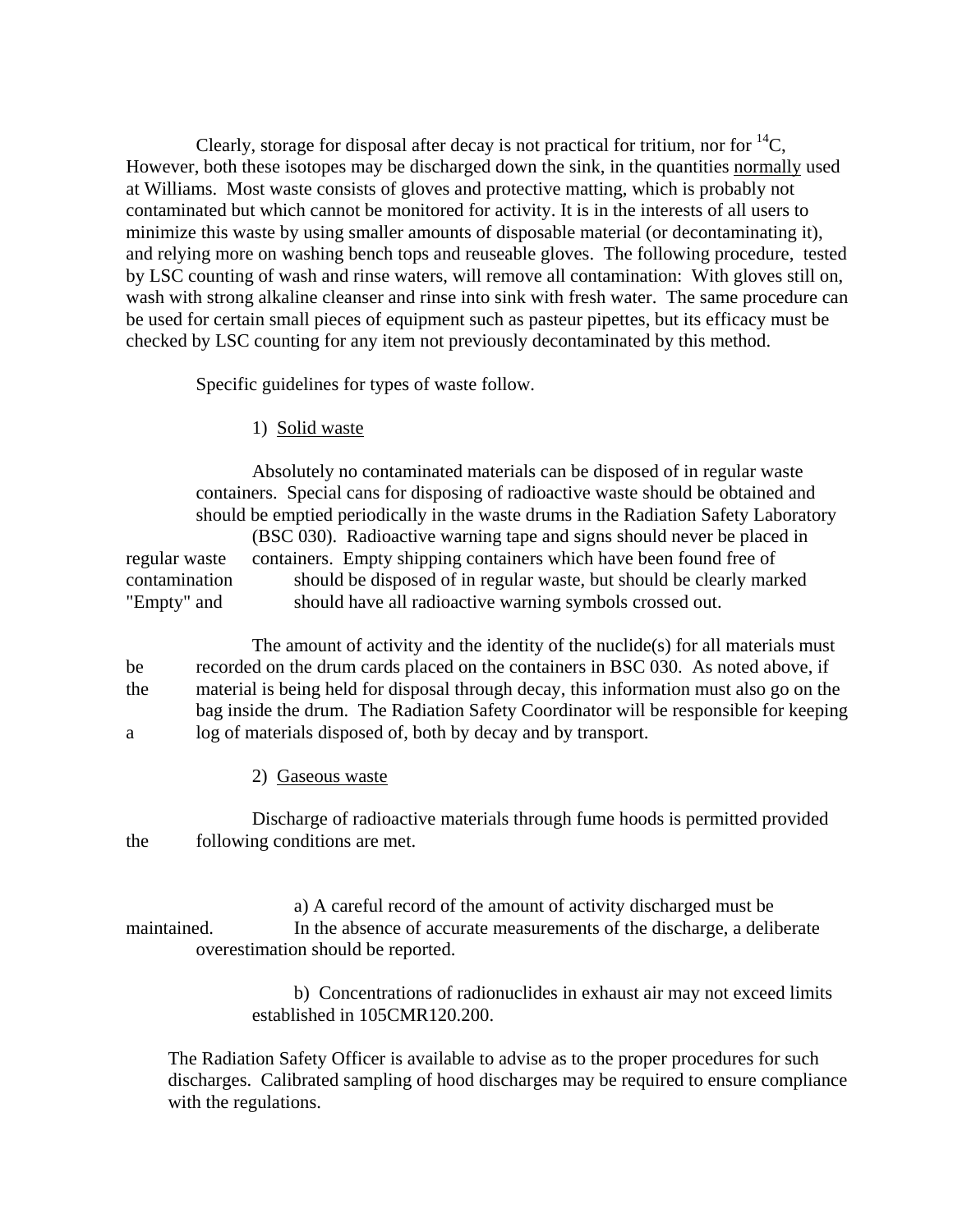## 3) Liquid waste

 Given the limitations of the Williams College license, aqueous radioactive liquids can be discharged down laboratory drains. However, no materials should be discharged down drains unless the materials are readily soluble or dispersible in water. Permission for this type of disposal will be granted by the RSC as part of the review of requests for Authorized User status. Guidelines for maximum concentrations in drain discharges are established in 105CMR120.200. The RSC/RSO will maintain records to show that all disposal is within MRCP limits.

## 4) Mixed Waste

 Liquid waste not permitted to be discharged down the drain because the liquid is considered a hazardous substance is referred to as "mixed waste". At present there is **no** contractor who will handle such waste for us. Therefore, the RSC will not approve procedures that will generate such waste. If, however, the inability to dispose into the sewer system is due solely to the presence of RAM of a type or amount not allowed by MRCP discharge regulations, the liquid should be absorbed with an approved absorbant contained in special bottles (available from the Radiation Safety Officer) and

placed with the other radioactive waste.

## F. Storage of radioactive materials

 No radioactive materials may be left unsecured after working hours. Any storage cabinets or refrigerators in unsecured areas must be kept locked after hours and must be locked during the day when not in use. All containers used for storage should be labelled in accordance with instructions in Section IIC.

# G. Transportation of radioactive materials

 1) No radioactive materials may be removed from the Williams campus in any manner without the prior consent of the Radiation Safety Officer.

 2) No radioactive materials may be transported to any area on campus which has not been previously registered with the Radiation Safety Committee and labelled in accordance with the requirements of Section IIC of this handbook.

 3) All materials in transit between registered work areas must be transported and packaged in a manner designed to prevent leakage in the event of any accident, and designed to limit radiation doses to less than 1.0 mRem/hr at a distance of one meter from the container.

 You must contact the Radiation Safety Officer for specific advice and approval regarding packaging and transportation methods.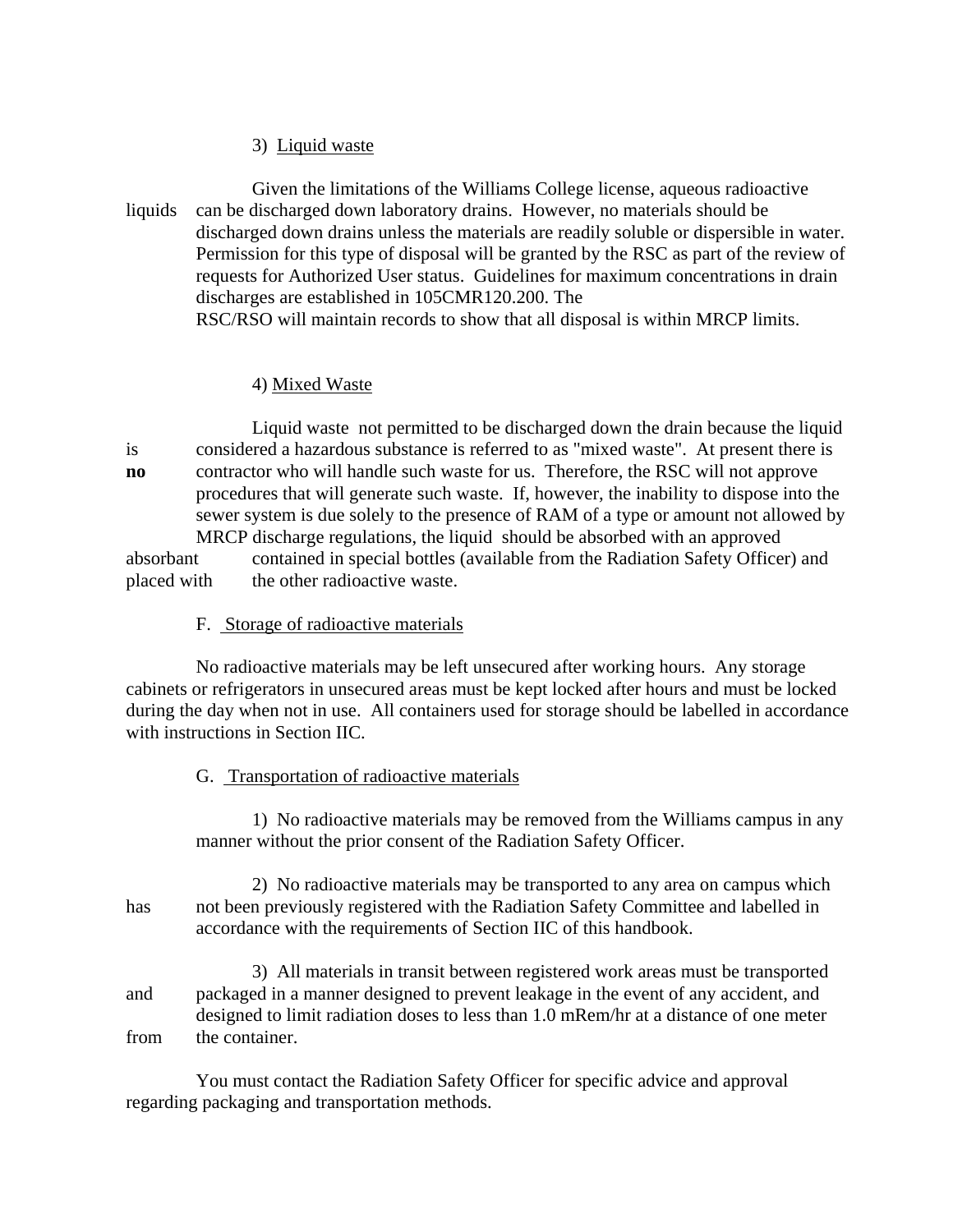## H. Sealed Sources

 Sealed sources are also regulated by the college license. Therefore, anyone wishing to bring a sealed source onto the campus must apply for Authorized User status and obtain the permission of the RSC, even if the source is being sold to us under a "general" license. This will ensure that we are not exceeding the possession limits of the license.

 In the application for approval, special attention should be given to security of the source (generally a locked room). Student use of such sources, especially in teaching labs, must be carefully pre-planned and supervised to ensure only negligible exposure. Training of students prior to source use and monitoring during use must be documented. An example of a satisfactory protocol is included as Appendix I.

# III. Emergency Procedures for Incidents Involving Radioactive Contamination

## A. Personal injury with contamination involved

 In any accident where both personal injury and radioactive contamination are involved, treatment of the injury has absolute precedence. The following precautions can facilitate medical treatment and minimize the spread of contamination:

1) If possible, remove contaminated clothing at the site of the accident.

 2) Inform medical personnel that radioactive contamination is present so that they can take appropriate action. If possible, provide a listing of the suspected contamination.

 3) Proceed with notifying proper individuals and with contamination control as detailed in (B) below.

# B. General emergency procedures for radioactive spills

 1) Notification -- The following personnel should be notified as rapidly as possible in the event of any spill or accidental airborne release of radioactive materials.

a) The authorized user in whose lab the accident has occurred.

 b) Thompson Health Center (ext. 2206) -- call immediately if personal injury is involved.

 c) The Radiation Safety Officer (Dr. Anne F. Skinner; ext. 2323/2285, or at home, 458-9071).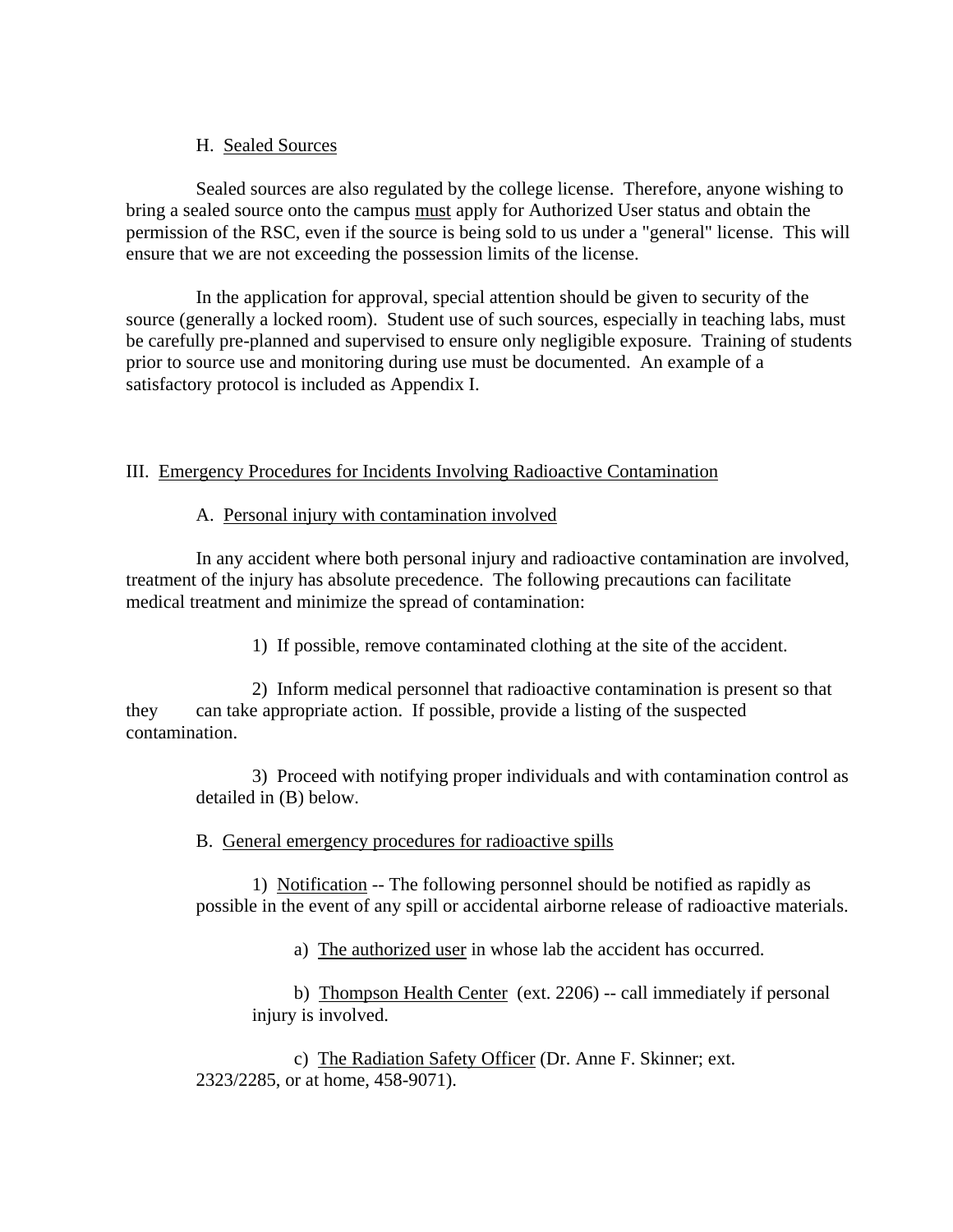d) The Radiation Safety Consultant, Jim Tocci (office: 1-413-545-5153; home: 1-413-323-9571).

 e) Security (ext. 4444) -- After normal working hours, contact Security for access to the area, if waiting for others will cause a delay.

- 2) Containment of contamination
	- a) Volatile liquids or loose powdered activity

 i) Evacuate all personnel from the lab immediately, turning off any apparatus which needs constant attention.

 ii) Gather personnel and wait immediately outside of the room until help arrives.

 iii) Close and lock all entrances to the room. Check the direction of airflow underneath doors, and seal cracks if air is flowing out towards the corridor.

iv) Remove any contaminated lab coats and outer clothing.

#### b) Non-volatile spills

 i) Contain spill as much as possible by covering with absorbant material.

ii) Remove any contaminated lab coats and outer clothing.

 iii) Assemble potentially contaminated personnel in one area of lab and monitor for contamination.

iv) Rope off and guard spill area until help arrives.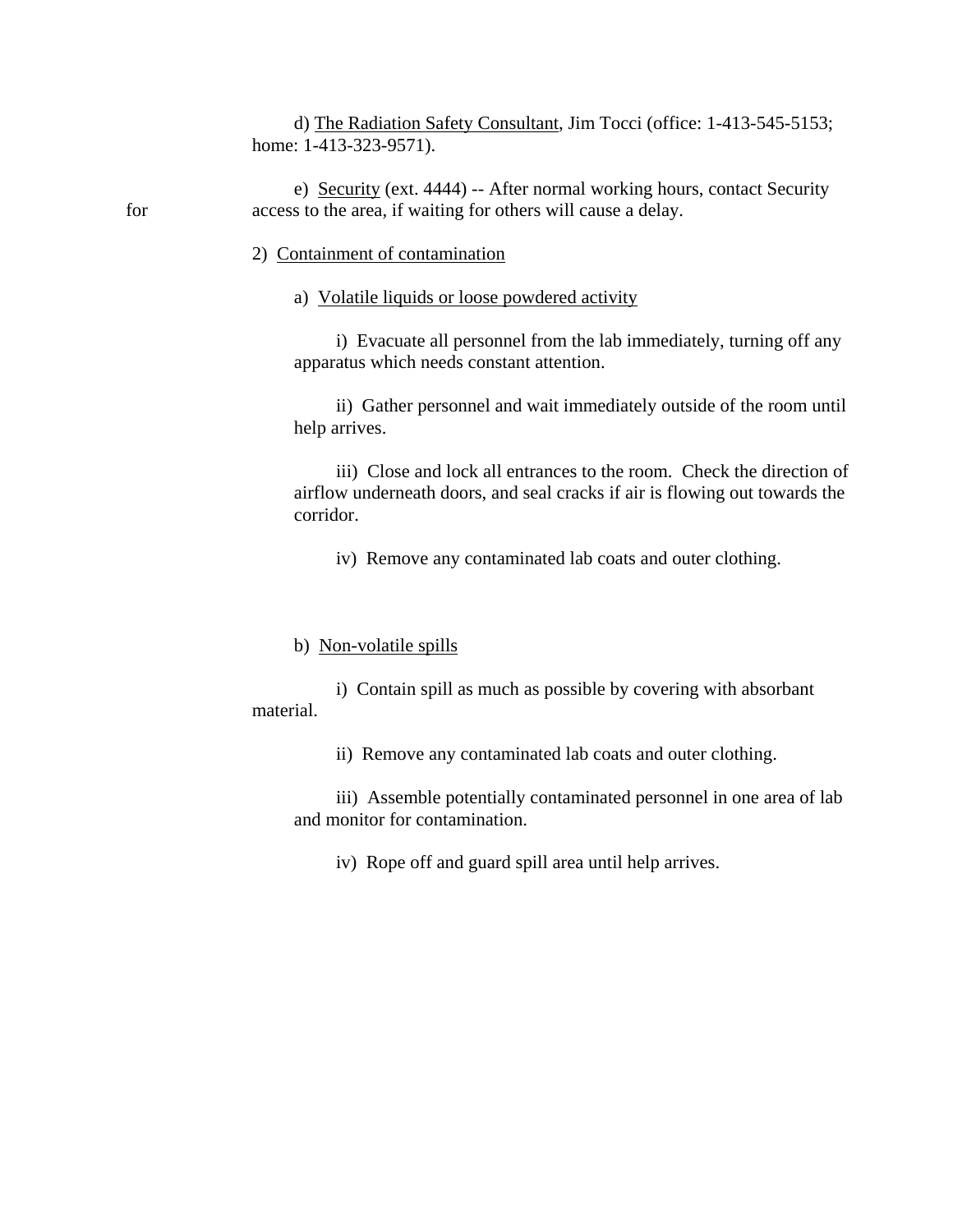# **APPENDIX A**

# Proper Procedures for Receipt of Radioactive Materials (Beta, Gamma and X-ray Emitters)

 Shipments of radioactive materials may have some contamination on the packaging. Orders delivered to laboratories or the Radiation Safety Laboratory by the purchasing agent or the Radiation Safety Officer have already had all of the necessary monitoring completed. This procedure includes the following steps and is designed to minimize contamination from faulty packaging.

1. Carefully check all external labels and packing slips to verify that the package contains your proper order.

2. If the package is labelled with a class I, II or III label, measure the dose rate in contact with the outer package. Surface dose rate limits are as follows: Class I label, 0.5 mR/hr; class II label, 50 mR/hr; class III label, 200 mR/hr. If the rate is greater than that permitted for the label on the package, notify the manufacturer and the Radiation Safety Officer immediately; do not proceed with opening the package. Note that Class III shipments must be inspected within three hours of receipt.

3. Working under a fume hood, remove the packing materials, checking all labels and packing slips for accuracy. If the radiation emitted is detectable on portable survey meters available in the laboratory, check all packaging as it is removed for signs of contamination.

4. Visually inspect the innermost container for signs of leakage.

5. Check the radiation field of the unshielded inner container and make certain that the results are consistent with the packing list results and the expected radio-nuclide.

6. Wet wipe test the inner container and measure for any removable surface contamination. Keep the inner container in any shielding that may have been used during shipment.

7. Record the receipt and the results in your lab's Radiation Safety Logbook.

8. Notify the MRCP and the manufacturer immediately if any contamination is found on the outside packaging, or if more than 0.01 micro-curies (22,000 dpm) per 100 square centimeters is removable from the inner container. Also notify both the MRCP and the supplier if the primary seal on the shipment is broken or otherwise damaged.

9. When checking in shipments, always be careful to use proper shielding to minimize exposure, and remember that contamination on a package may be from any radio-nuclide, not just the one anticipated.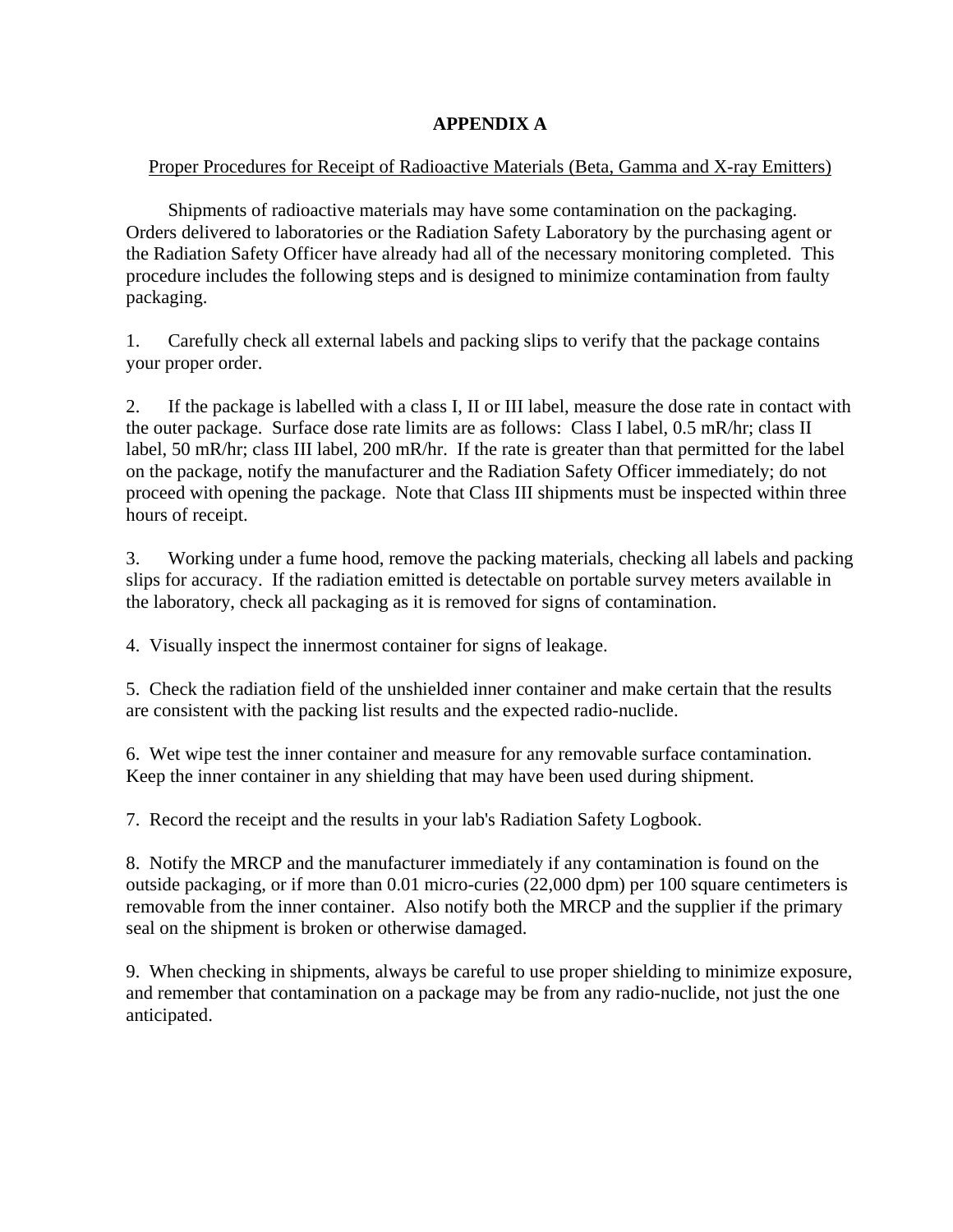## **APPENDIX B**

## Exposure Limits

I. Maximum permissible occupational doses for radiation workers:

| <b>Affected Organs</b>                                                                    | Maximum Rems per<br>calendar quarter | Max. Average Weekly Hourly Exp.<br>Exposure (millirems) 40-hr wk (mrems) | Max. Avg. |
|-------------------------------------------------------------------------------------------|--------------------------------------|--------------------------------------------------------------------------|-----------|
| 1. Whole body;<br>head & trunk; active<br>blood-forming organs;<br>lens of eye, or gonads | 1.25                                 | 100                                                                      | 2.5       |
| 2. Hands and forearms,<br>feet and ankles                                                 | 12.5                                 | 1000                                                                     | 25.0      |
| 3. Skin of whole body                                                                     | 12.5                                 | 1000                                                                     | 25.0      |

II. Maximum permissible doses for minors and non-radiation workers:

One-tenth of the values listed in I.

## III. Maximum permissible dose to fetus:

0.5 Rem during pregnancy, or an average of 12.5 mRem/week.

NOTE: The Williams College safety program is committed to ALARA, i.e., limiting all exposures to less than 10% of the maximum permitted.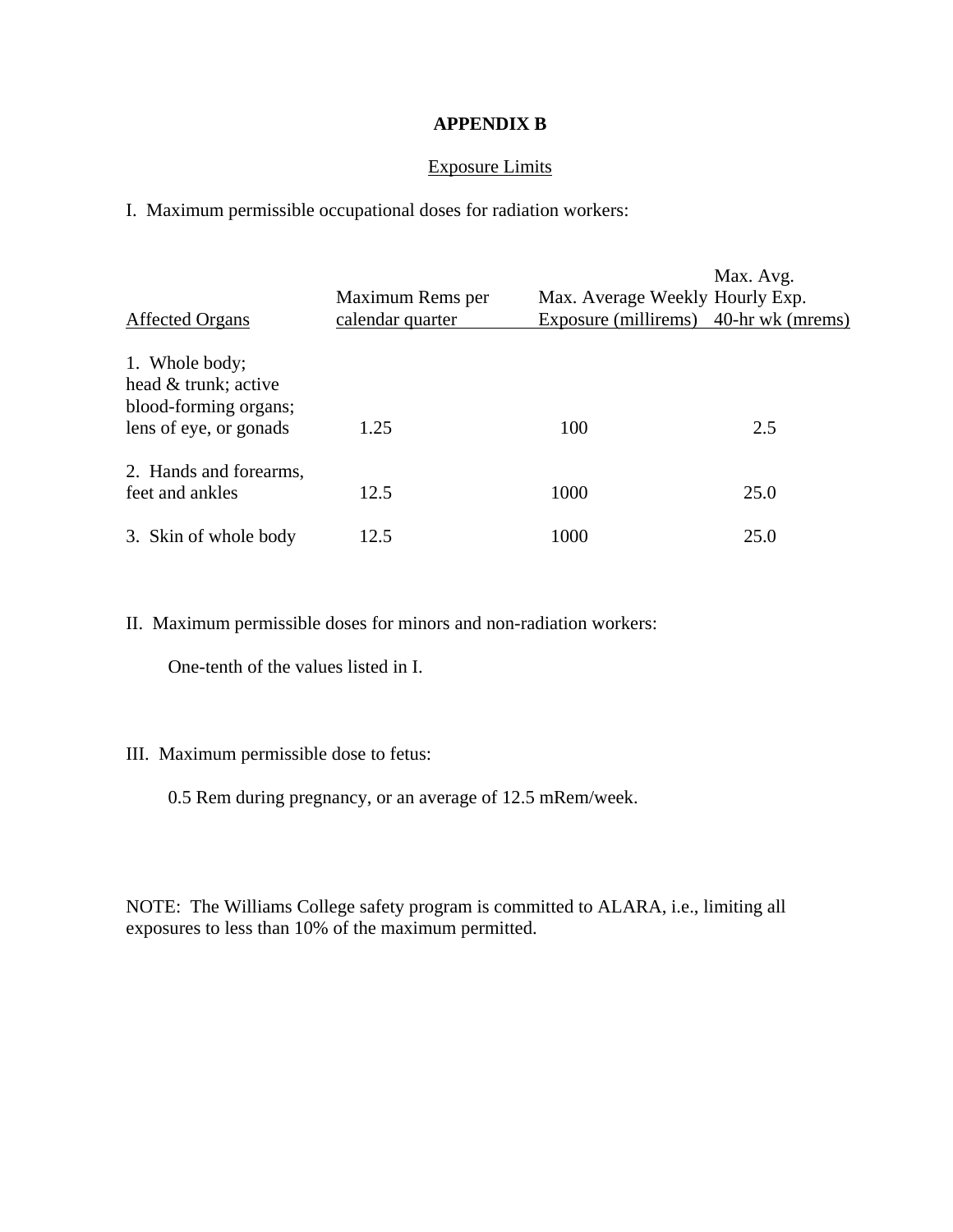# **APPENDIX C**

# Special Requirements for Users of Tritium

## Tritium Urinalysis Requirements

 All individuals involved in operations which involve the handling at one time of more than 100 millicuries of hydrogen-3 (tritium) in an inorganic uncontained form, or more than 10 millicuries of tritium in an organic uncontained form must have a urinalysis performed on the following day. Individuals handling these amounts of tritium on a regular basis may have urinalyses performed weekly.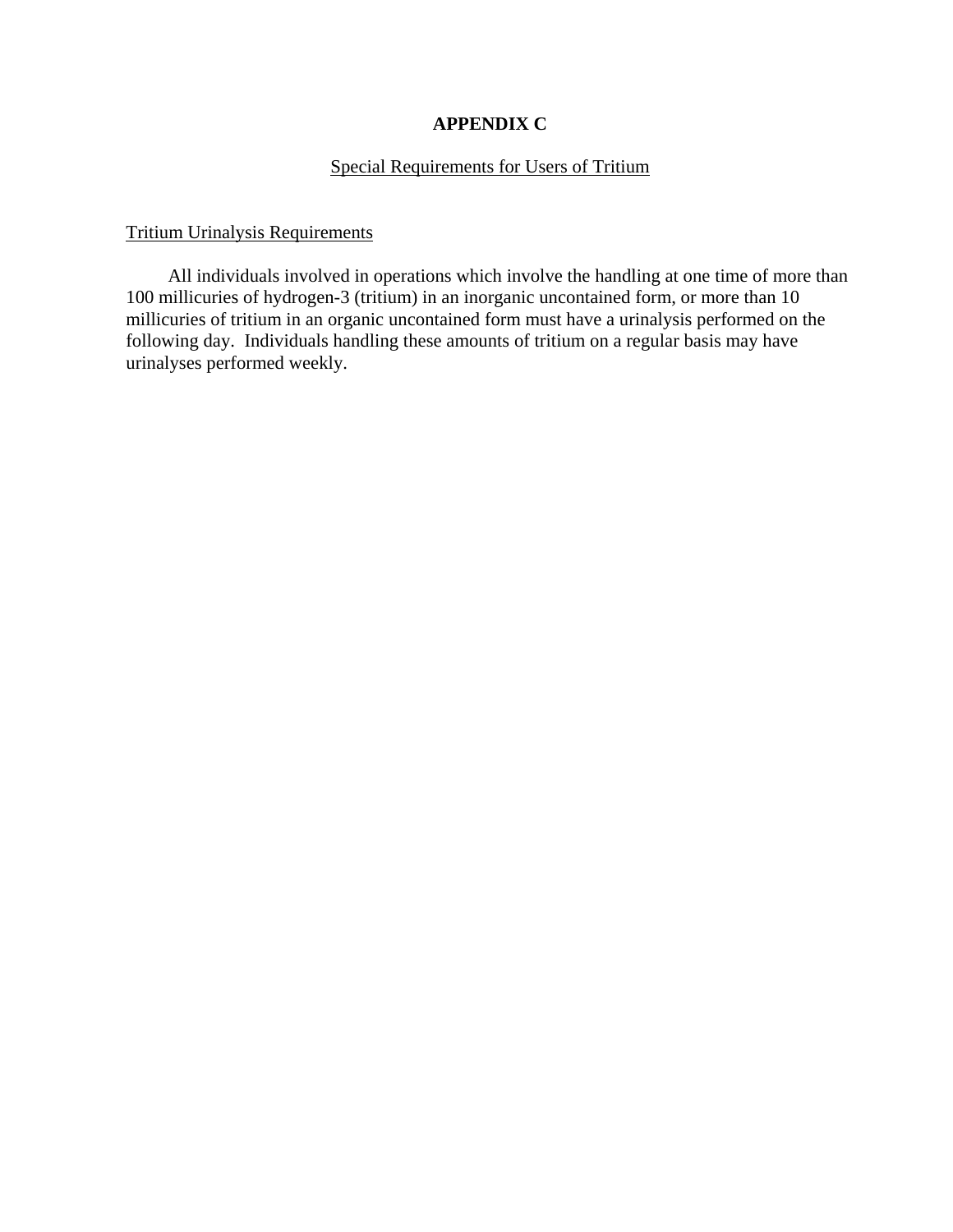## **APPENDIX D**

## Administrative Procedures and Responsibilities

#### A. Responsibilities of the Radiation Safety Committee

 1. The Radiation Safety Committee consists of all those members of the academic departments that are actively involved in the use of radioactive materials, the Provost, and the Radiation Safety Officer.

 2. The Committee shall meet as necessary, with at least one meeting scheduled each calendar quarter. Records of each Committee meeting will be kept.

 3. Each faculty member wishing to supervise the use of radioactive materials (RAM) must first submit an "Application for Authorization to Use Radioactive Materials at Williams College". The application must include details of the faculty member's training and experience, a description of the research to be performed, and a listing of rooms where RAM will be used. The Radiation Safety Officer shall investigate all proposed uses of radioisotopes and report to the Committee prior to consideration of any new application or amendment. The committee's review of each application shall include an evaluation of the faculty members facilities and equipment, and a review of proposed training, records keeping, operating, and emergency procedures. All authorizations will be reviewed and updated at least once every two years, and any proposed change in information included in an Authorized Users Application must have the prior approval of the committee.

 4. At each meeting, the Radiation Safety Officer shall report to the Committee on the status of the Radiation Safety Program. Once each year the Committee shall conduct a formal review of the entire program, including a formal evaluation of the training being provided to all laboratory and auxiliary personnel.

#### B. Responsibilities of the Radiation Safety Officer

#### The Radiation Safety Officer shall

 1. provide the Radiation Safety Committee and individual users with advice and assistance on all matters pertaining to the safe use of radioisotopes.

 2. review radioisotope use procedures to determine compliance with Nuclear Regulatory Commission regulations and approved procedures.

 3. maintain accurate records of radioisotope inventory, radiation surveys, bioassays, personnel dosimetry, solid waste disposal, leak tests of sealed sources, effluent releases of radioactive material into the samitary sewer system and into the atmosphere, calibration of instruments and any other records necessary for NRC compliance.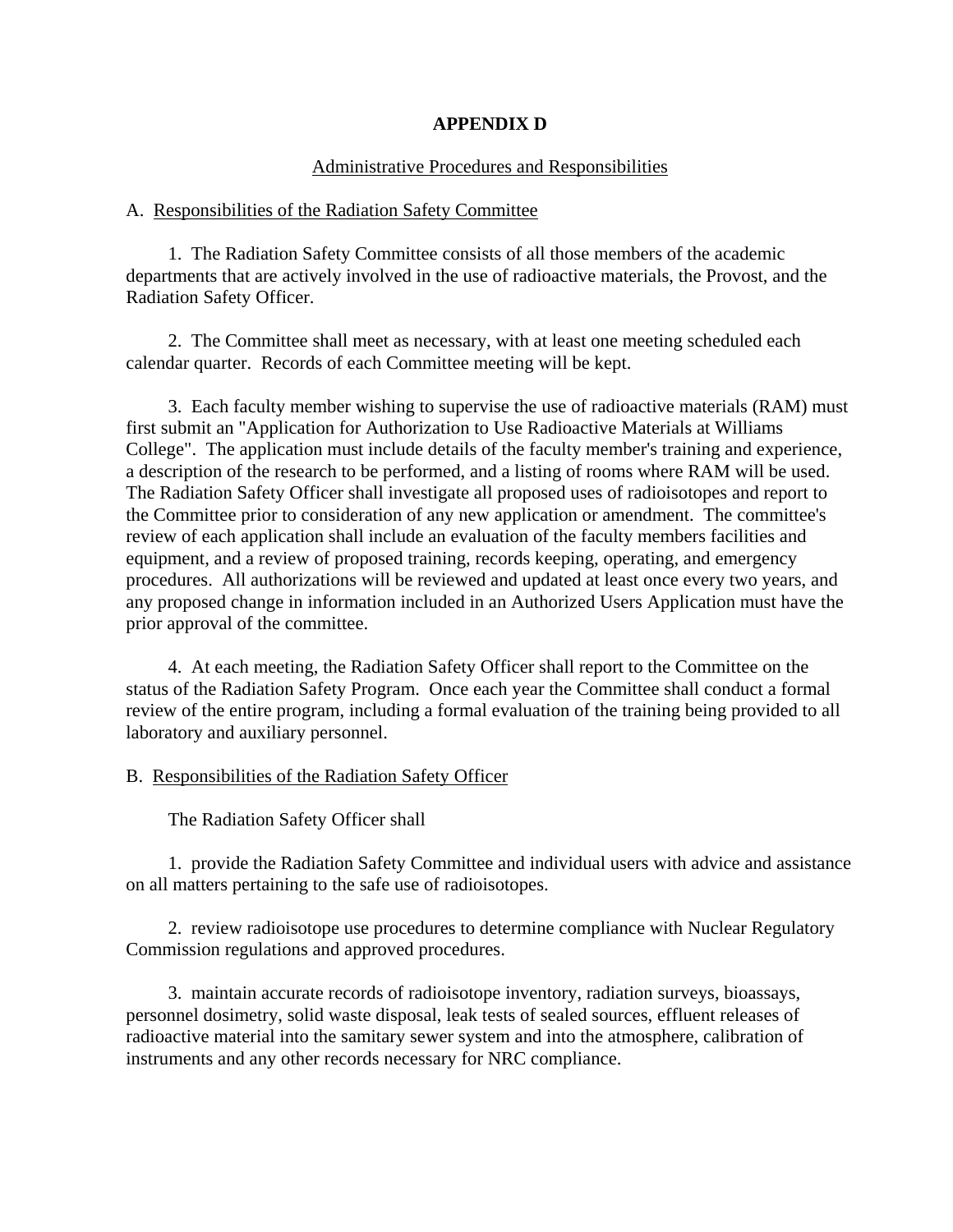4. perform radiation surveys or cause such surveys to be performed, including quarterly routine inspections of all laboratories in which the use of radioactive materials is authorized.

5. calibrate all radiation detection and measurement instruments every six months.

6. investigate accidents and incidents involving the use of radioactive material.

7. collect and dispose of solid wastes containing radioactive material.

8. perform bioassay analysis on researchers as necessary.

 9. instruct security personnel as to areas in which radioactive materials are used and stored, and as to emergency response instructions for these areas.

 10. recommend the termination of any research operation involving the unsafe use of radioactive material. A violation report will be issued to the appropriate Authorized User at this time by which the user will be required to determine the cause of the unsafe condition(s) and offer corrective action to prevent reoccurance. This report will simultaneously be submitted to the Radiation Safety Committee for review/action.

11. act as secretary to the Radiation Safety Committee.

 The Radiation Safety Officer may delegate any of these responsibilities to any qualified technical assistant that he or she feels is suitable, and whose qualifications have been approved by the Radiation Safety Committee.

C. Responsibilities of Authorized Users

 Authorized Users of radioactive material (RAM) are responsible to the Radiation Safety Committee for assuring the safe use of RAM in their areas or laboratories. An Authorized User shall

 1. comply with and enforce the radiation safety requirements prescribed in this manual, and in the authorization by the Radiation Safety Committee.

 2. assure that personnel are properly instructed in safe procedures for working with any RAM in the user's charge.

 3. assure that required monitoring devices, protective clothing and equipment, and contamination control methods are used.

 4. review in advance all laboratory procedures to be used by personnel in carrying out research work involving RAM for probability of spills, explosion, implosion or fire.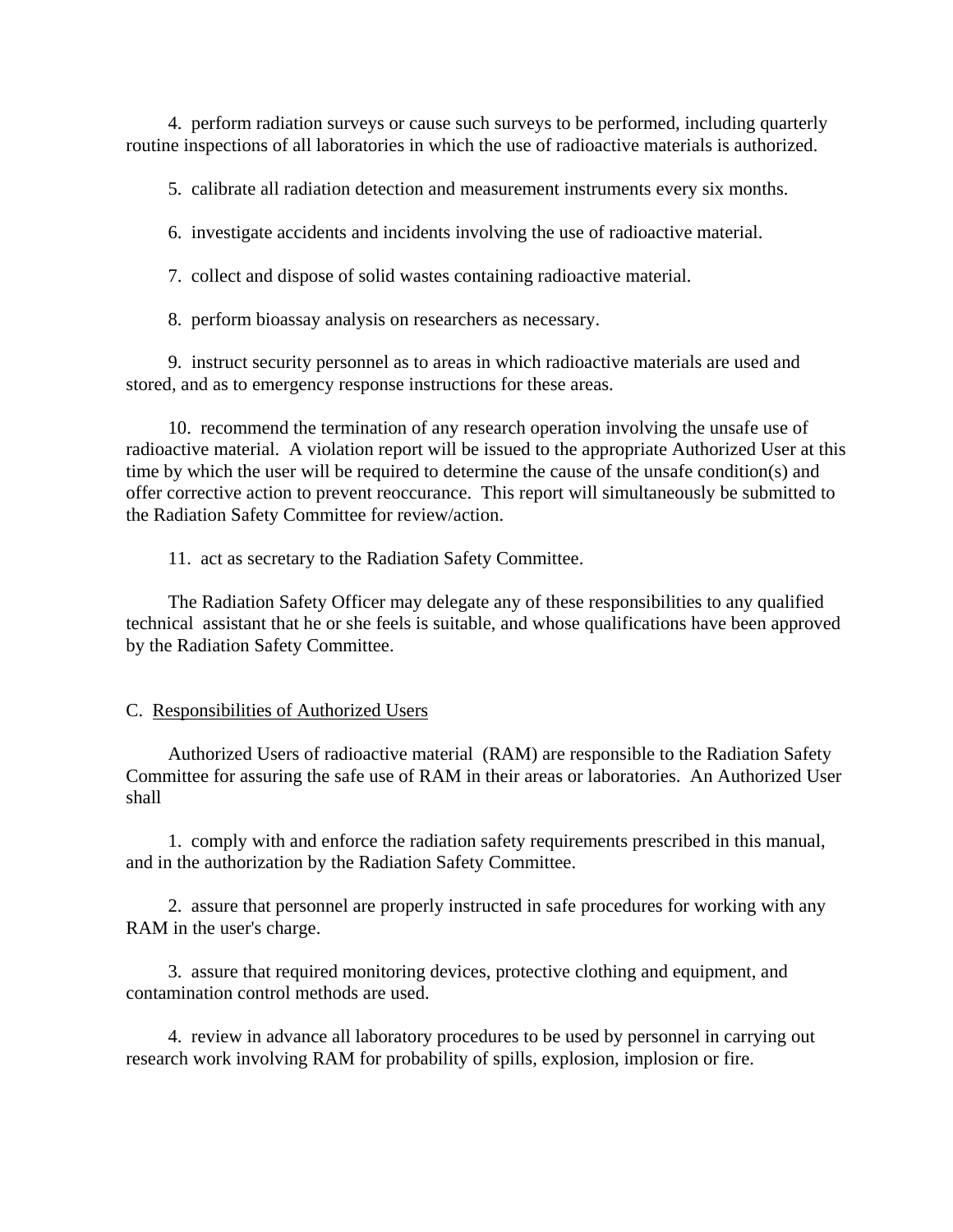5. assure the integrity of vacuum systems, cryogenic systems, pressure vessels or equipment to be used in conjunction with RAM.

 6. assure that any new and/or complex procedures that involve the use of RAM are thoroughly tested in a "dry run" before attempting them with RAM.

7. maintain control of visitors.

 8. maintain an up-to-date record or log book showing all receipts and disposals (by any method) of radioisotopes.

 9. perform the monthly laboratory inspection and survey, including wipe tests where necessary, and maintain permanent records of the results. Copies of these records are available to the Radiation Safety Officer.

D. Responsibilities of the Individual User

The individual user shall

1. keep user's daily exposures to radiation as low as is reasonably achievable.

2. wear prescribed monitoring devices and protective clothing.

 3. use only prescribed or approved techniques and facilities in operations involving the use of radioactive material (RAM).

 4. report incidents or accidents involving RAM promptly to the supervisor and the Radiation Safety Officer.

 5. post warning signs, label waste containers properly, and otherwise control radiation hazards for which the user is responsible.

6. clean up any contamination generated, using prescribed procedures.

 7. keep effluent wastes (i.e., liquids down the sink or airborne releases within or outside of labs) containing RAM below the concentration limits prescribed by NRC 10CRF20, and record each disposal or release.

8. store and handle RAM properly.

9. comply with restrictions on eating, drinking and smoking.

10. comply with all sections of this manual, and with posted NRC regulations.

 11. survey the area in which RAM has been used before the end of the day, and ensure that the material will be secured against unauthorized use.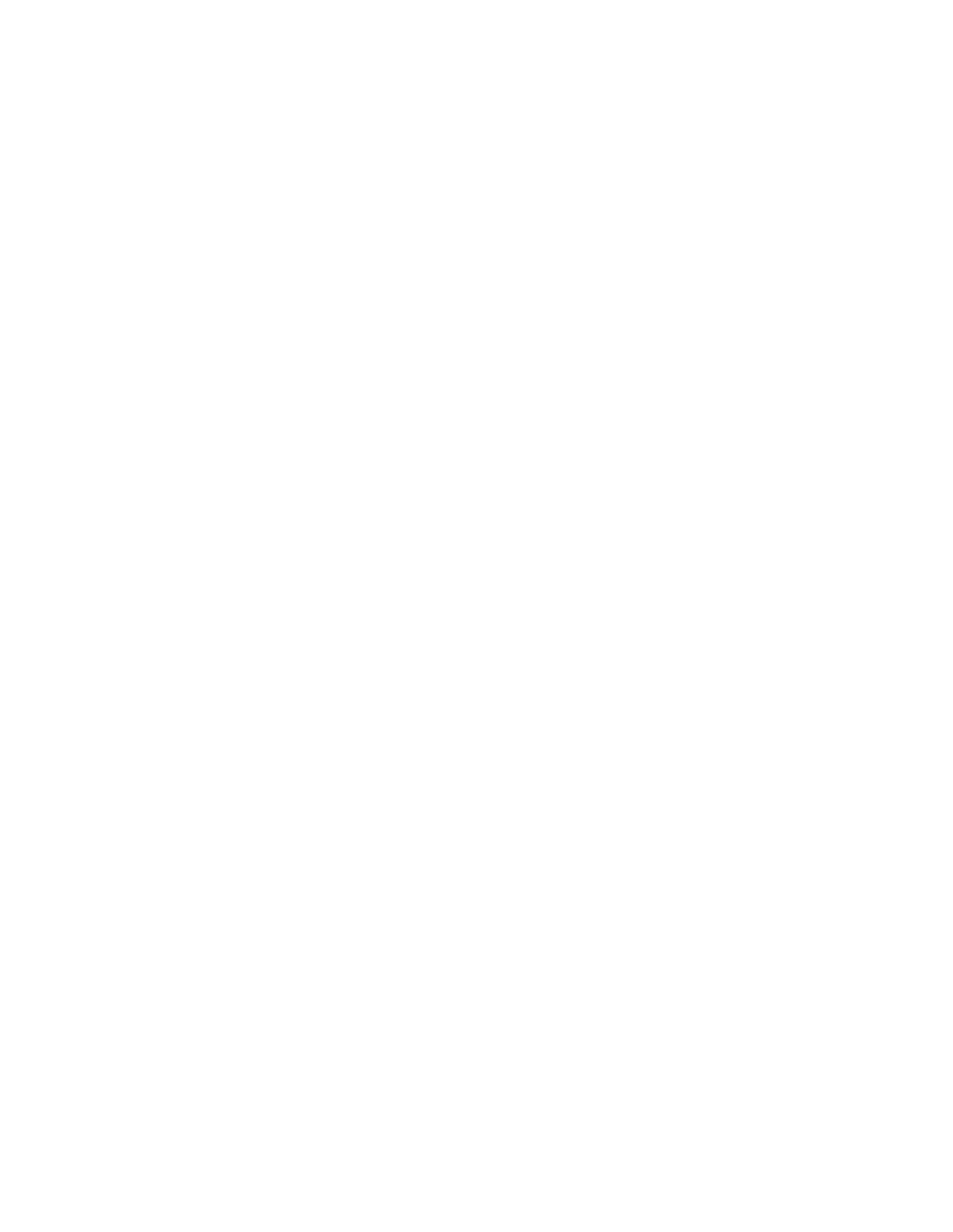# **APPENDIX E**

# Student Use of Radioisotopes in Laboratory Courses

1. For purposes of this section, a "laboratory course" is one which is scheduled as part of a lecture course. Specifically, undergraduate research, although thre is a "course number" attached to it, is not subject to these regulations. Rather, undergraduate researchers are considered "individual users", working under the supervision of an Authorized User.

2. Any faculty member wishing to conduct an experiment involving the use of regulated radioisotopes by students in an undergraduate laboratory course must be an Authorized User of radioisotopes.

3. The faculty member must submit to the Radiation Safety Committee an account of the proposed experiment.

4. For an experiment involving sealed or contained sources to be approved, it must be demonstrated that no individual student can receive from the experiment a whole-body exposure to radiation in excess of 10 mRem, or an exposure to the extremities in excess of 50 mRem.

5. For an experiment to be approved involving the use of radioisotopes which are not in the form of sealed or contained sources, the authorized user must limit the activity to ensure that the dose (TEDE) to students is less than 100 mRem/yr. For such experiments, the faculty member to whom approval to conduct the experiment has been granted must be physically present in the student laboratory area where the experiment is being performed.

6. Students are not required to wear dosimeters when they are working with radioisotopes in undergraduate laboratory courses in experiments that have been approved by the Radiation Safety Committee according to (3) and (4) above.

7. In designing such experiments, emphasis should be placed on educating students as to the hazards involved in the use of radioactive materials and to the proper procedures for handling such materials. Students using radioisotopes in laboratory courses are considered "Users of Radioactive Material", and are required to have at least one hour of formal instruction on principles and practice of radiation protection, basic theory of the use and measurement of radioactivity, and the biological effects of radiation. Consult with the Radiation Safety Officer if help is needed in providing this instruction.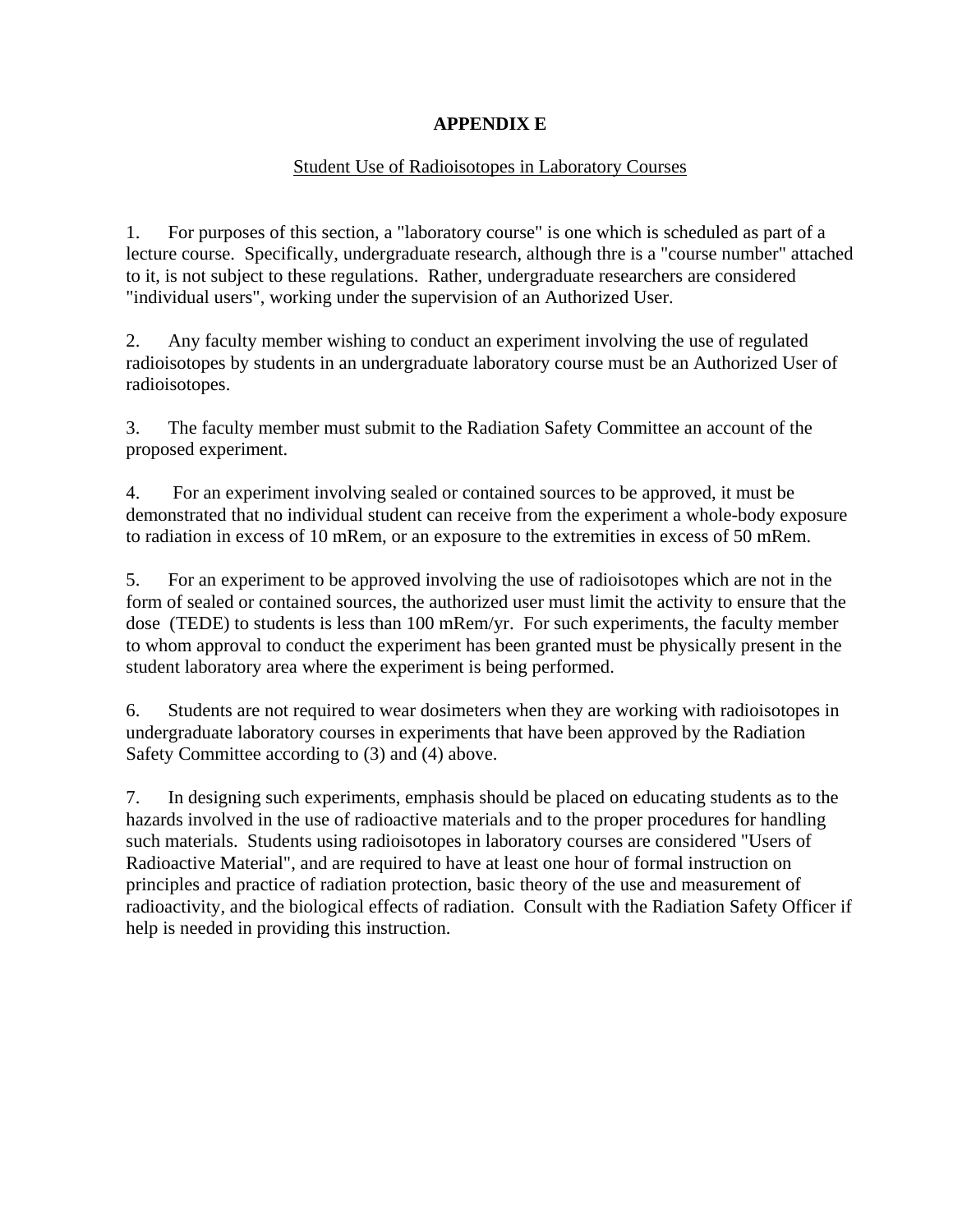# **APPENDIX F**

# Laboratory Rules for the Safe Use of Radioactive Material

1. Wear laboratory coats, or other protective clothing, at all times in areas where radioactive material (RAM) is used.

2. Wear gloves at all times while handling RAM.

3. Monitor hands and clothing for contamination after each procedure or before leaving the area.

4. Do not eat, drink, smoke or apply cosmetics in any area where RAM is stored or used.

5. Wear personnel dosimeters that are assigned to you whenever you are using RAM. These should be worn at chest or waist level.

6. Dispose of radioactive waste only in specially designated receptacles.

7. Never pipette by mouth.

8. Survey areas in which radionuclides have been handled as frequently as necessary during experiments and at the end of the day to minimize the spread of contamination. Decontaminate lab surfaces as necessary.

9. Confine radioactive solutions in covered containers plainly identified and labelled with the name of the compound, radionuclide, date, activity and radiation level if applicable.

10. Always transport RAM in closed secondary containers with absorbent material to prevent spills on floors/stairs/elevators and loss of valuable research material.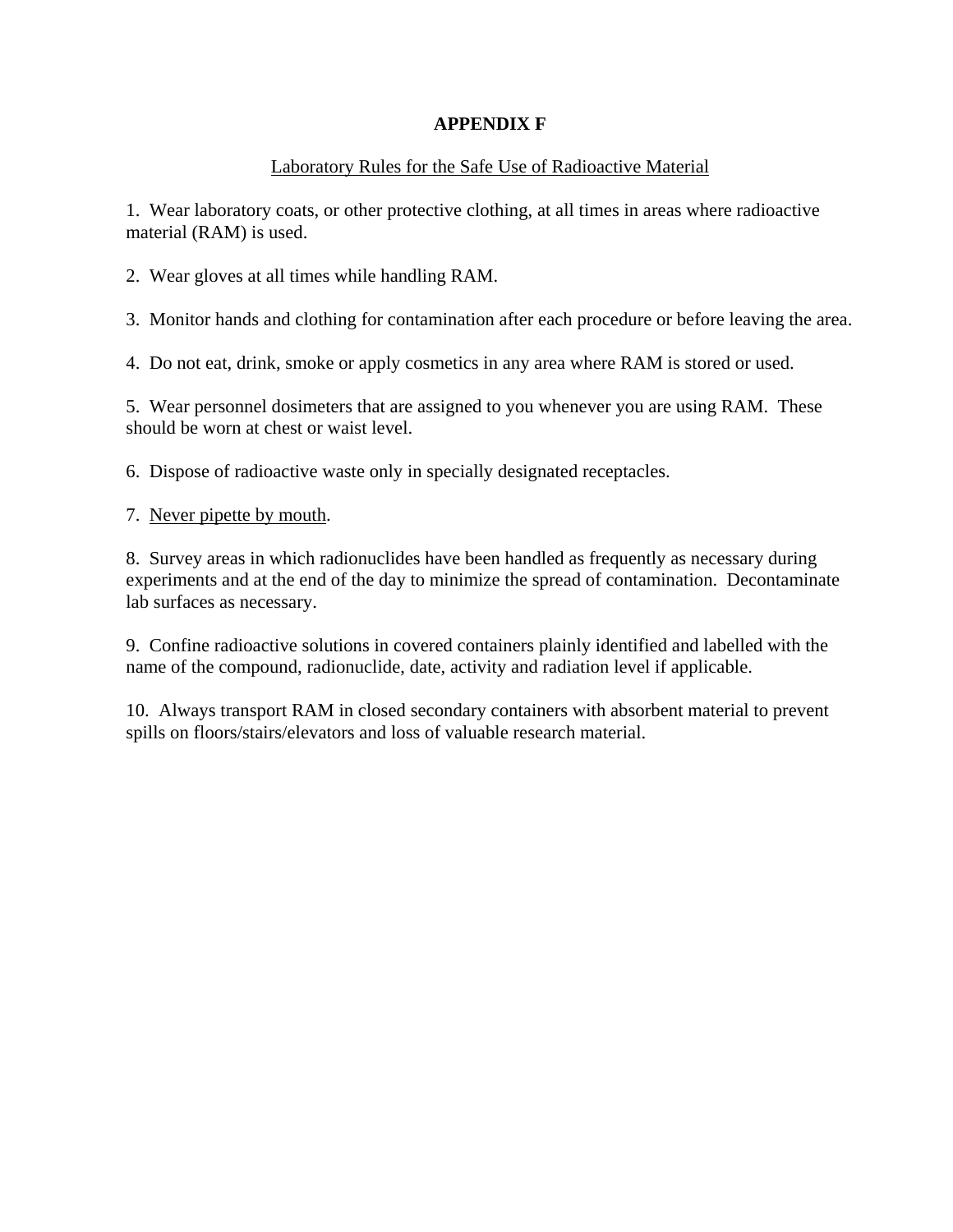# **APPENDIX G**

# Emergency Procedures for Incidents Involving Radioactive Material

Minor Spills:

1. NOTIFY persons in the area that a spill has occurred.

2. PREVENT THE SPREAD by covering the spill with absorbent paper.

3. CLEAN UP THE RADIOACTIVE MATERIAL: Using gloves (and, if indicated by the quantity or type of RAM spilled, remote handling tongs), carefully fold the absorbent paper. Insert into a plastic bag and dispose of in the radioactive waste container. Include any other contaminated disposable materials.

4. SURVEY THE ENTIRE AREA INVOLVED with a G.M. Survey Meter. Check the area around the spill, your hands, and clothing for contamination. The window on the meter must be thin enough to measure any radiation emitted by the radionuclide spilled.

5. REPORT the incident to the Radiation Safety Officer.

Major Spills:

1. CLEAR THE AREA, notifying all persons not involved in the spill to vacate the room.

2. PREVENT THE SPREAD by covering the spill with absorbent pads. Do not attempt to clean it up. Confine the movement of all personnel potentially contaminated to prevent the spread. Assemble all potentially involved personnel in an adjacent room for personnel monitoring and decontamination.

3. SHIELD THE SOURCE of radiation if practical (i.e., only if it can be done without further contamination or without significantly increasing your radiation exposure).

4. CLOSE AND LOCK THE ROOM to prevent inadvertent entry by unauthorized personnel.

5. NOTIFY the Radiation Safety Officer immediately.

6. PERSONNEL DECONTAMINATION: Contaminated clothing should be removed and stored for further evaluation by the Radiation Safety Officer. If the spill is on the skin, flush thoroughly and then wash with mild soap and lukewarm water. Contact dose rate on skin should be reduced as far below 1 mRem/hr as possible.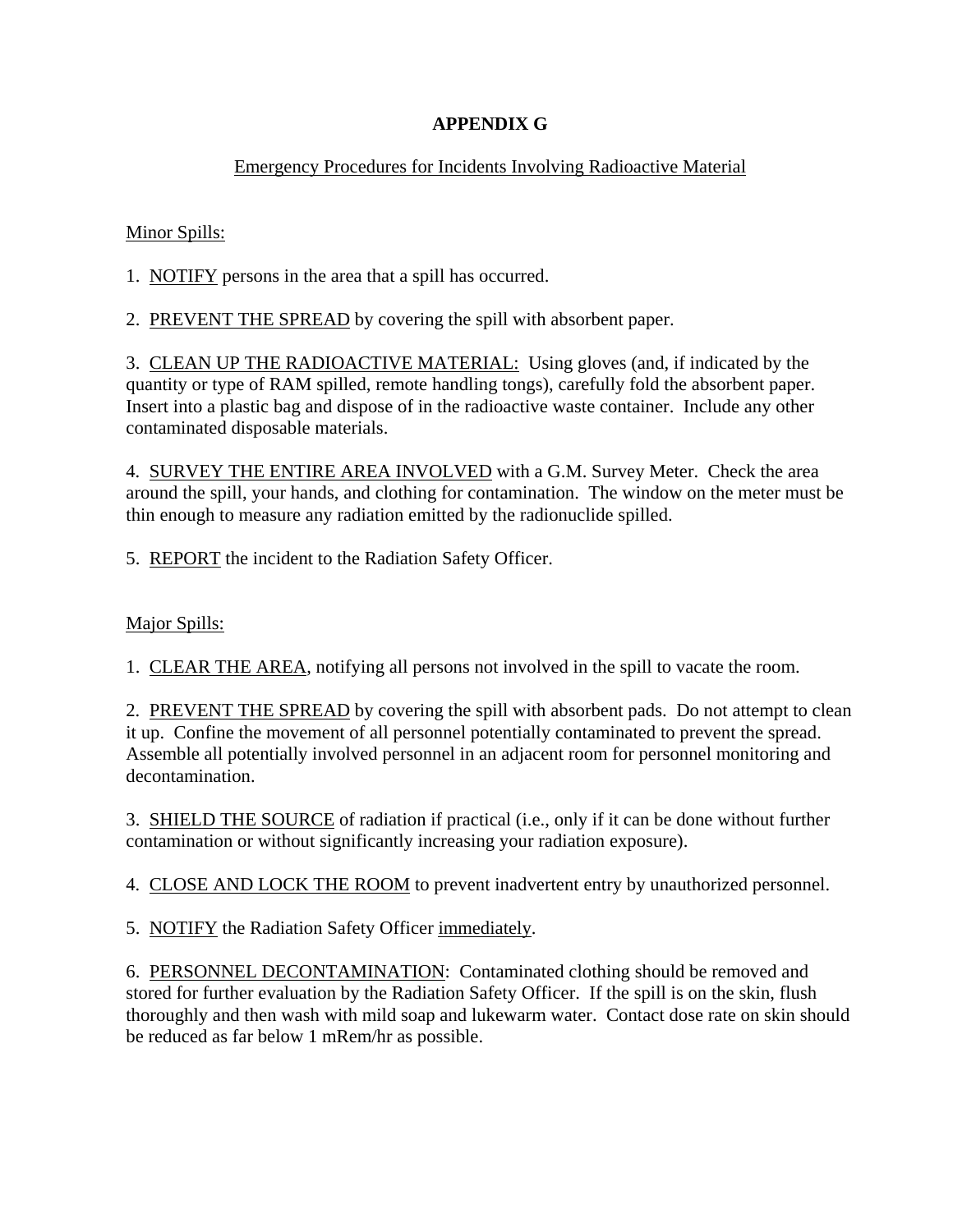#### **APPENDIX H**

## Limits for Disposal into Williamstown Sanitary Sewer System

Per B&G records, the annual water usage as of FY02 was 27533 gal (2.5 million liters/month)

| <b>Isotope</b> | NRC limit, avg $\mu$ Ci/mo | <u>Max. monthly limit, mCi</u> <sup>1,3</sup> | Comment |  |
|----------------|----------------------------|-----------------------------------------------|---------|--|
| $H^3$          | $\mu$ Ci/mL<br>.01         | 25000                                         | Note 2  |  |
| $C^{14}$       | $3x10^{-4}$ µCi/mL         | 750                                           | Note 2  |  |
| $P^{32}$       | $9x10^{-5} \mu Ci/mL$      | 225                                           |         |  |
| $S^{35}$       | $1x10^{-3}$ µCi/mL         | 83                                            |         |  |

Note 1: The total amount that can be disposed of via sewerage in a year is 5 Ci for  $H^3$ , 1 Ci for  $C^{14}$ , and 1 Ci for all other RAM combined.

Note 2: The limits for disposal of  ${}^{3}H/{}^{14}C$  LSC vials as non-radioactive waste are 0.05  $\mu$ Ci/g of cocktail medium.

Note 3: Under the college license conditions, we have to ensure that the total disposal complies with a summation of fractional amounts, to limit the total amount of radioactivity released to the sewer system. That fraction will be calculated on a monthly basis, using the formula:

$$
(\underline{\Delta H}^{3}_{3})_{1.8 \times 10^{5}} + (\underline{\Delta C}^{14})_{1.8 \times 10^{5}} + (\underline{\Delta P}^{32}_{3})_{1.6 \times 10^{5}} + (\underline{\Delta S}^{35}_{6 \times 10^{2}}) = 1
$$

To establish compliance with this regulation we will assume the activity of each radionuclide disposed monthly is the actual amount of each radionuclide purchased each month (from monthly RAM inventory reports). This is a "worst case" scenario and past data on RAM purchased and sewer release volume indicate that we easily meet compliance.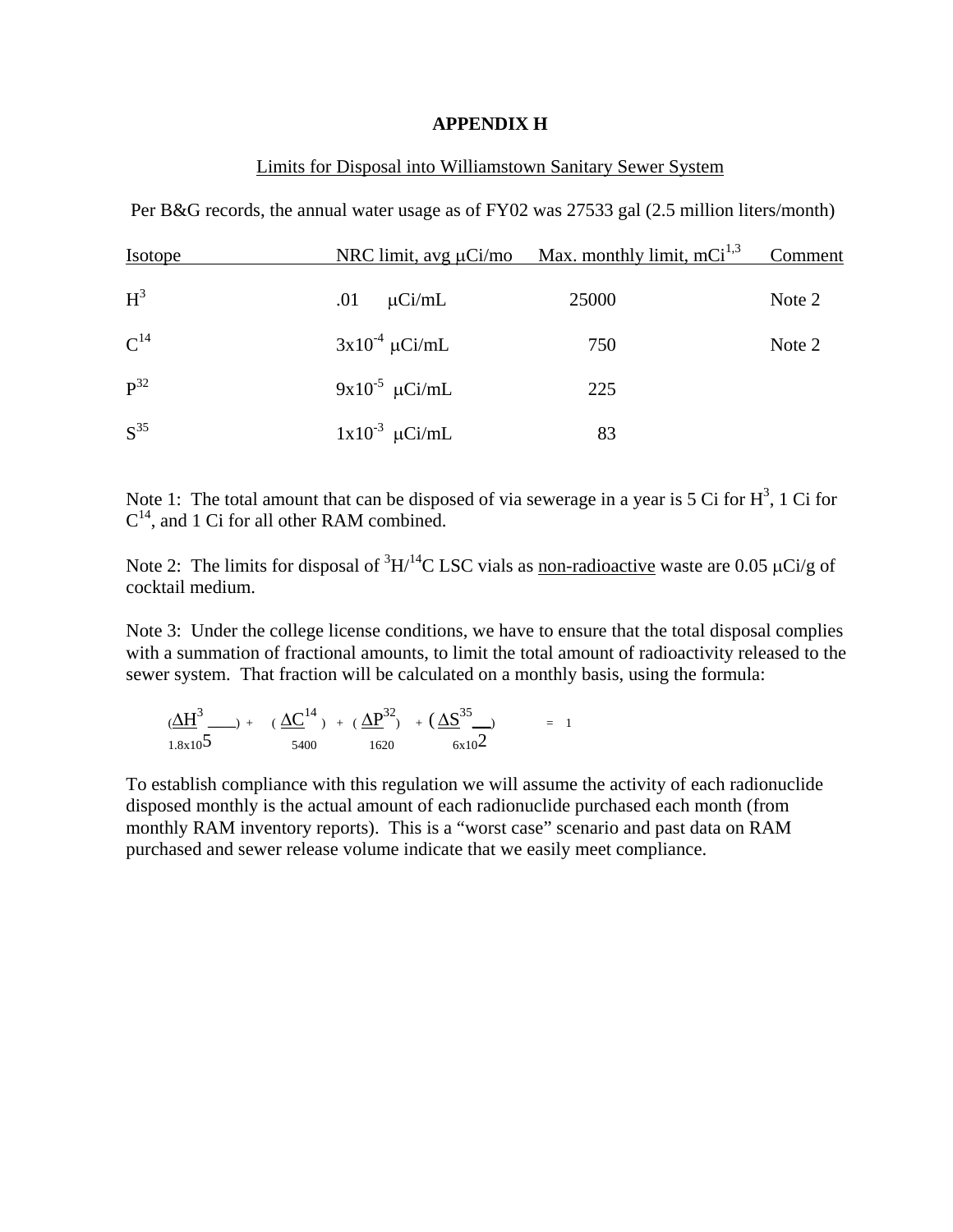#### **APPENDIX I**

#### Sample Protocol for Student Use of Sealed Sources

Radiation Safety in the Physics 301 Lab

 In the course of the P301 lab you will do two experiments ("E=mc2: Pair Creation and Annihilation" and "Compton Scattering" ) in which you will be using radioactive sources. The sources are sealed with epoxy or steel jackets so that direct contact with the radioactive material is not possible. All of the sources are gamma (photon) emitters, any beta radiation (electrons) being shielded by the encapsulation material of the source. The goal of these notes is to inform you about the potential hazards associated with this kind of source and instruct you in proper laboratory procedures. Please read this information carefully. If you have any questions, now or in the lab, do not hesitate to ask the instructor for more information.

 Two kinds of effects occur from ionizing radiation: injury to the body tissues of the exposed individual and genetic damage to germ plasm which manifests itself in future generations. It is not possible to avoid exposure to all ionizing radiation: you are constantly being irradiated with cosmic rays, from natural radioactivity in the soil and buildings, and from internal radioactivity in your body.

 Radiation doses are measured in Rems (Roengten equivalent man). We will be concerned with millirems (mRem). This unit takes into account the type of radiation and its biological effects. It is proportional to the flux of gamma rays (photons/cm2/sec) with the proportionality factor depending on the energies of the gammas emitted by a particular source. Some approximate dose rates are:

 Cosmic rays at sea level: 35mrem/yr at 5000 ft: 60 mRem/yr Natural radioactivity: 35 to 70 mrem/yr Internal K40 (in body): 25 mrem/yr

By being aware of the possible exposure and following proper procedures, you should be exposed to a negligible additional dose of radiation in the course of these two experiments. The calculations below indicate how one estimates exposure rates. As an additional safeguard, and to illustrate techniques for working with radiation, you will be issued a personal dosimeter which will measure your actual exposure.

To calculate the dose rate from a particular source, use the following formula:

$$
D = (\Gamma \times C)/r^2
$$

Where D is the dose in Rem/hr,  $\Gamma$  is a constant for the particular kind of source, C is the source strength in Curies, and r is the distance from the source in meters. Notice that the dose rate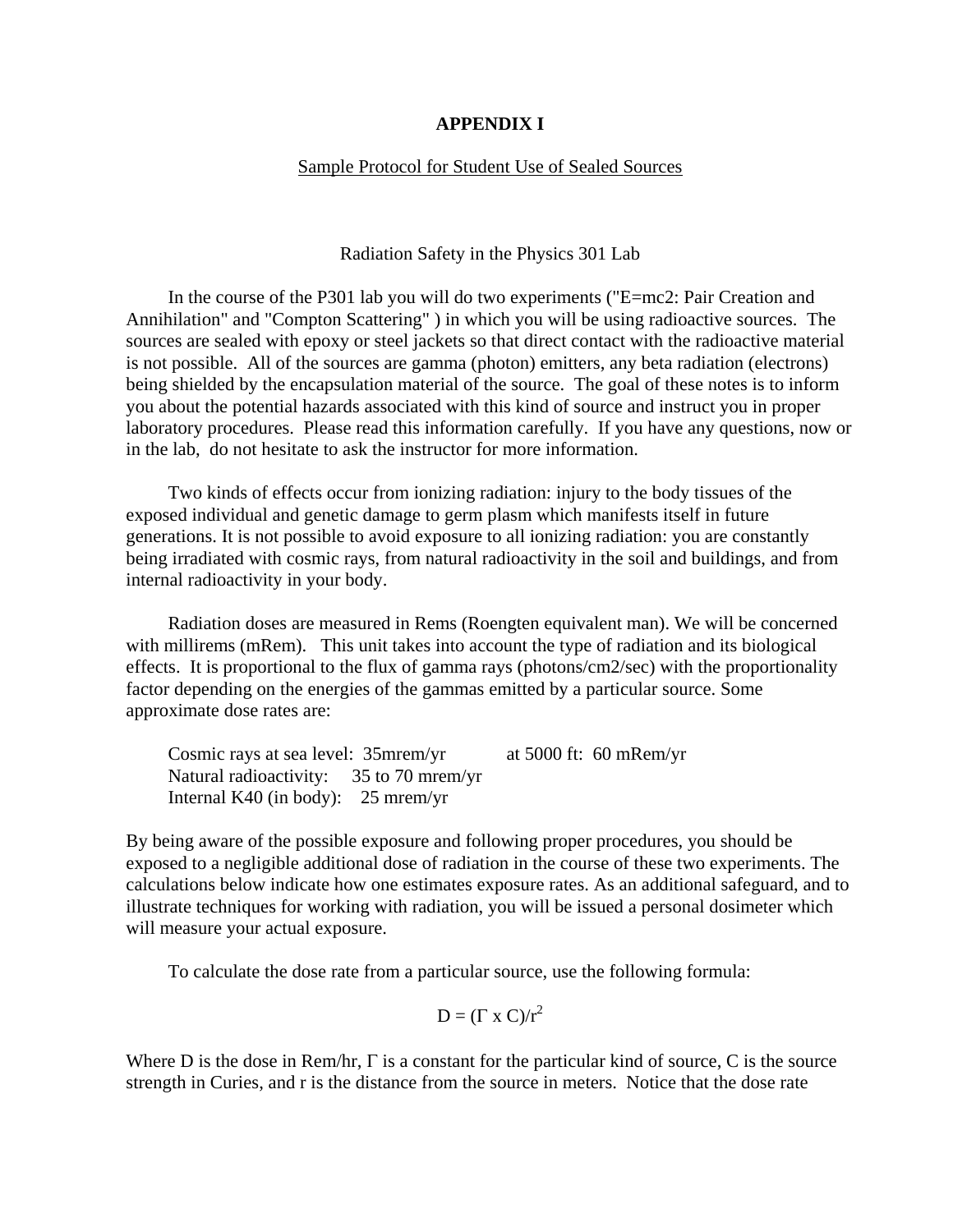drops off with distance squared. By standing 1 meter from a source instead of 10 cm, you can lower

your dose rate by a factor of 102. For the sources you will be using the factor  $\Gamma$  is:

| $Co-60$ 1.3; | $Cs-137$ 0.33; | Ba-133 $0.24$ ; |  |
|--------------|----------------|-----------------|--|
| $Na-22$ 1.2; | $Co-57$ 0.09.  |                 |  |

 You will be using two types of sources: small calibration sources in the form of plastic buttons and two larger sources housed in lead bricks with a small hole to form a gamma ray beam. Below are estimates of the radiation dose you might receive from these sources.

1. Holding a 1  $\mu$ C <sup>60</sup>Co source in your hand (1cm distance = 10-2 meters):

D = 1.3 x 10-6 x 
$$
\left[\frac{1}{10^{-2}}\right]^2
$$
 = 0.013 rem/hr = 13 mrem/hr.

Thus if you held this source in your hand for a three hour lab (don't do this!), you would get a dose of about 40 mrem, comparable to the kind of background dose you get in a year (although in this case the exposure would be mostly to your hand rather than the whole body - this is less dangerous than full body exposure since your reproductive organs are not exposed). Standard laboratory practice is to handle this kind of source with your hands, but tongs are provided so that you do not need to incur even this much exposure. For example at 10 cm, you drop your dose by a factor of 100 to a negligible 0.1 mrem/hr.

2. Holding a 10  $\mu$ C <sup>22</sup>Na source by the attached plastic rod at a distance of 5cm:

 $D = 1.2$  x (10x10-6) x  $\left[\frac{1}{5x10^{-2}}\right]^2 = 0.005$  rem/hr = 5 mrem/hr.

If you were to hold the source directly ( at 1cm distance) your dose would go up by a factor of 25.

3. The two larger sources you will be using are <sup>60</sup>Co and <sup>137</sup>Cs. Each source is about 500 $\mu$ C. Since the cobalt source is the more dangerous of the two, we do computations for this one:

At 10 cm from the 500  $\mu$ C <sup>60</sup>Co source:

D = 1.3 x (500x10-6) x 
$$
[1/10x10^2]^2
$$
 = .065 rem/hr = 65 mrem/hr.

at 1 meter, your dose drops to 0.7 mrem/hr. In the experiment, the source is enclosed in a lead box with a hole to form a beam. These exposure rates would apply only in the beam. Obviously the best protection is to avoid placing yourself in the beam. It would be reasonable to place your hand briefly in the beam while adjusting the detectors. There is no reason to place the rest of your body in the beam and you should avoid doing so.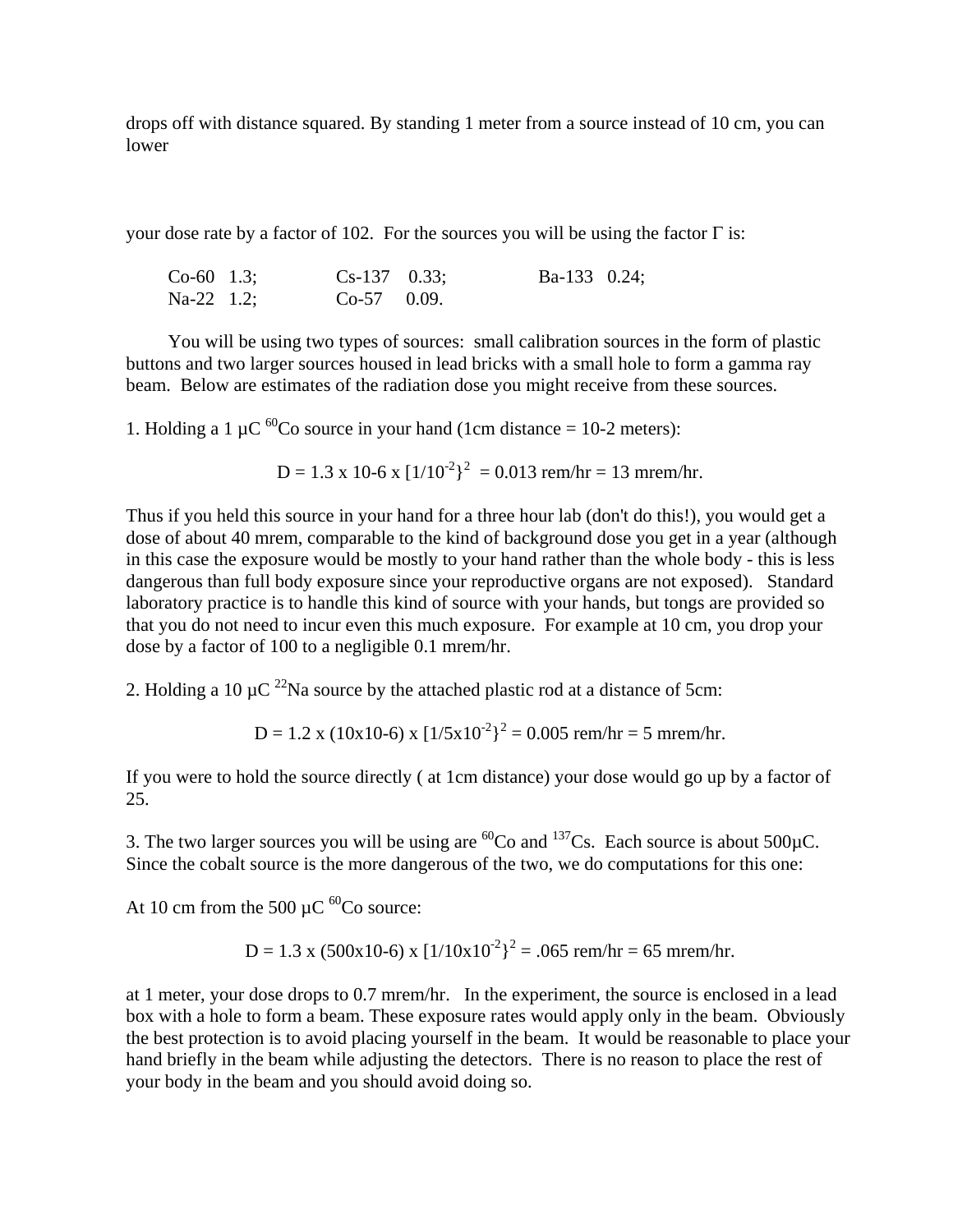Shielding effect of the lead box: The shielding effect of lead (or other materials) depends on the energy of the gamma rays involved and, for lead, is a minimum at about 3 MeV photon energy. At this energy 1.1cm of lead is required to attenuate a beam of gamma rays by 50%. Thus a 5cm thick lead brick attenuates the source by:

$$
I/I0 = \exp(-0.693 \text{ d}/1.1) = \exp(-0.693 \text{ x } 5/1.1) = .043
$$

where I/I0 is the fraction of the gammas transmitted, d is the thickness of the lead in cm and the factor of .693 arises because we are using half length instead of 1/e length. Thus the presence of a 5cm thick lead shield reduces the radiation dose at a given distance from the source by a factor of  $1/0.043 = 23$ . The 500 µC cobalt source is reduced to a  $22\mu$ C source (except, of course, in the beam where the full radiation dose is received). If you stand 10 cm from the shielded source your dose rate is  $.043 \times 65$ mRem/hr = 2.8 mRem/hr. By moving back to one meter, you can reduce your dose to a tiny  $10-2 \times 2.8$  mRem = 0.03 mRem/hr.

Based on these calculations we can arrive at some procedures to follow in the lab:

1. Keep your distance from all sources. When you are not actively manipulating the sources, step back.

2. Minimize your exposure to the direct beam from the two larger sources. There is no reason to place any part of your body other than your hands in the direct beam, so avoid doing so.

3. Place extra sources behind lead shielding when not in use.

.

4. Never open the lead shielding around the larger  ${}^{60}Co$  and  ${}^{137}Cs$  sources

5. Although the sources are sealed, there may be trace amounts of radioactive material on the sources or the lead bricks. Wash your hands thoroughly when leaving lab. Do not eat or drink in the lab. Also lead is poisonous, so wash thoroughly after touching the lead bricks.

6. If you have any questions about safety, stop and consult the instructor.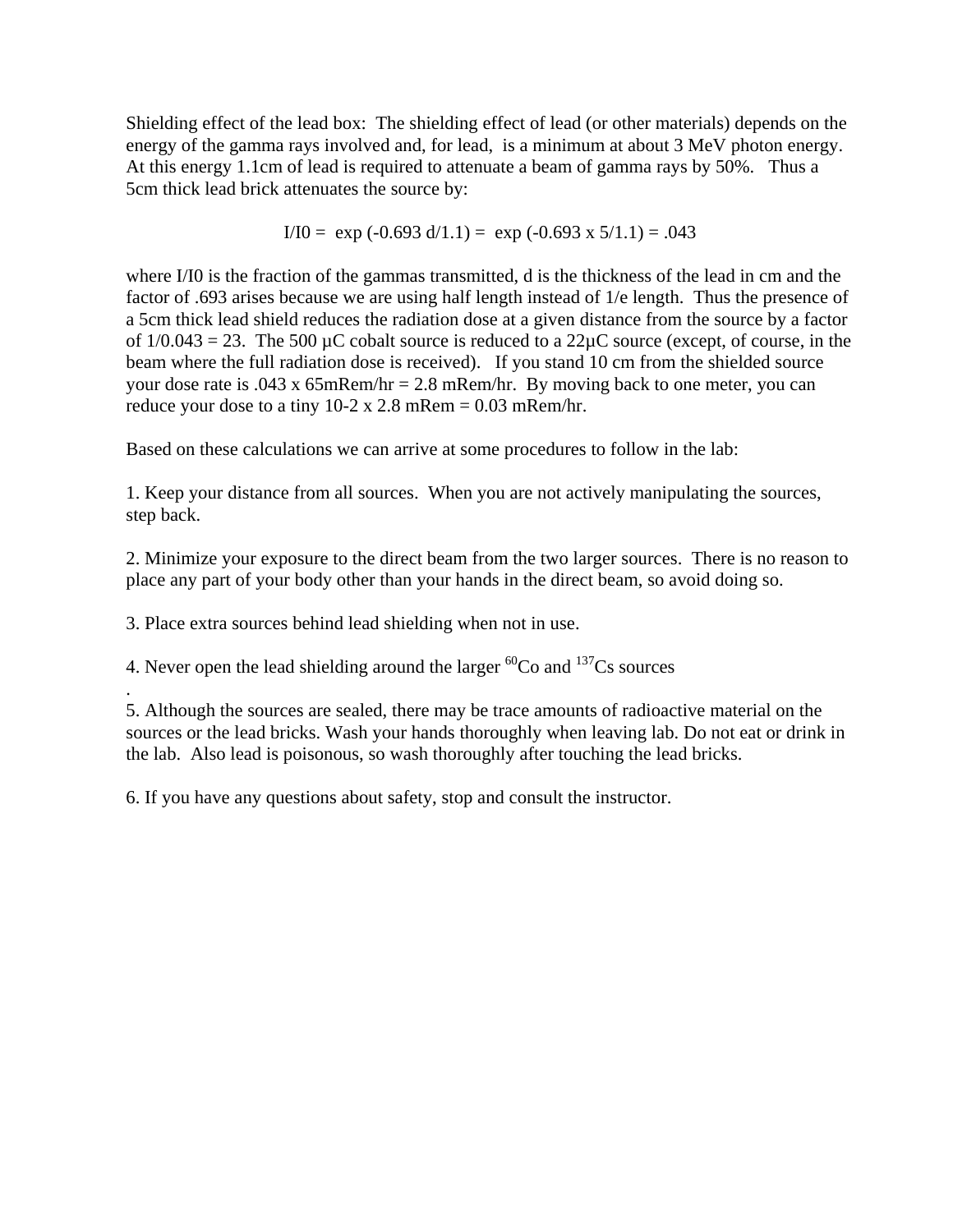### **Appendix J**

#### Incidents Requiring Notification to MRCP

 The MRCP requires licensees to notify the agency within four hours of an event that could result in release into the environment of quantities greater than MRCP limits, or radiation exposure to researchers greater than certain limits. The quantities of RAM at the College are sufficiently low that no scenario requiring a four-hour notification seems possible (the limit for P-32 is 50 curies!).

 The agency also requires notification within 24 hours of certain less drastic events. Most, again, would involve quantities of RAM in excess of our possession. However, one has no quantity limit, and therefore could be a reality for the College at some time. This is "unplanned medical treatment, at a medical facility, of a person with spreadable contamination on their clothing or body".

 The most probable scenario is that a worker, student or supervisor, is found injured in an area where RAM is in use (see list below) and is unable to assist in determining the cause of the accident (due to shock, or loss of consciousness). In such a case, the presence of contamination would have to be assumed unless evidence to the contrary can be found, and medical personnel either at the College Infirmary or at any hospital might be the ones doing the reporting to the MRCP. To clarify the procedures in such a case, the following chain of command has been constructed. Medical or Security personnel should attempt to contact the following people:

1. The supervisor of the laboratory in question

2. Dr. Anne Skinner, Radiation Safety Officer, x2323/2285, 458-9071

 3. Mr. Jim Tocci, Radiation Safety Consultant, 1-413-545-5153 (work) or 1-413-323-9571 (office).

4. Any member of the radiation safety committee

:

If any of the above people can be reached, it will be their responsibility to determine the presence or absence of contamination, and if contamination is present, to notify the MRCP.

 **It is essential, however, to recognize that in no case should medical treatment be delayed or withheld for fear of contamination.** To repeat, the amounts of RAM maintained at **any** location on campus are too small to present any threat to human health and safety. No precautions beyond those normal to protect against other medical hazards are needed.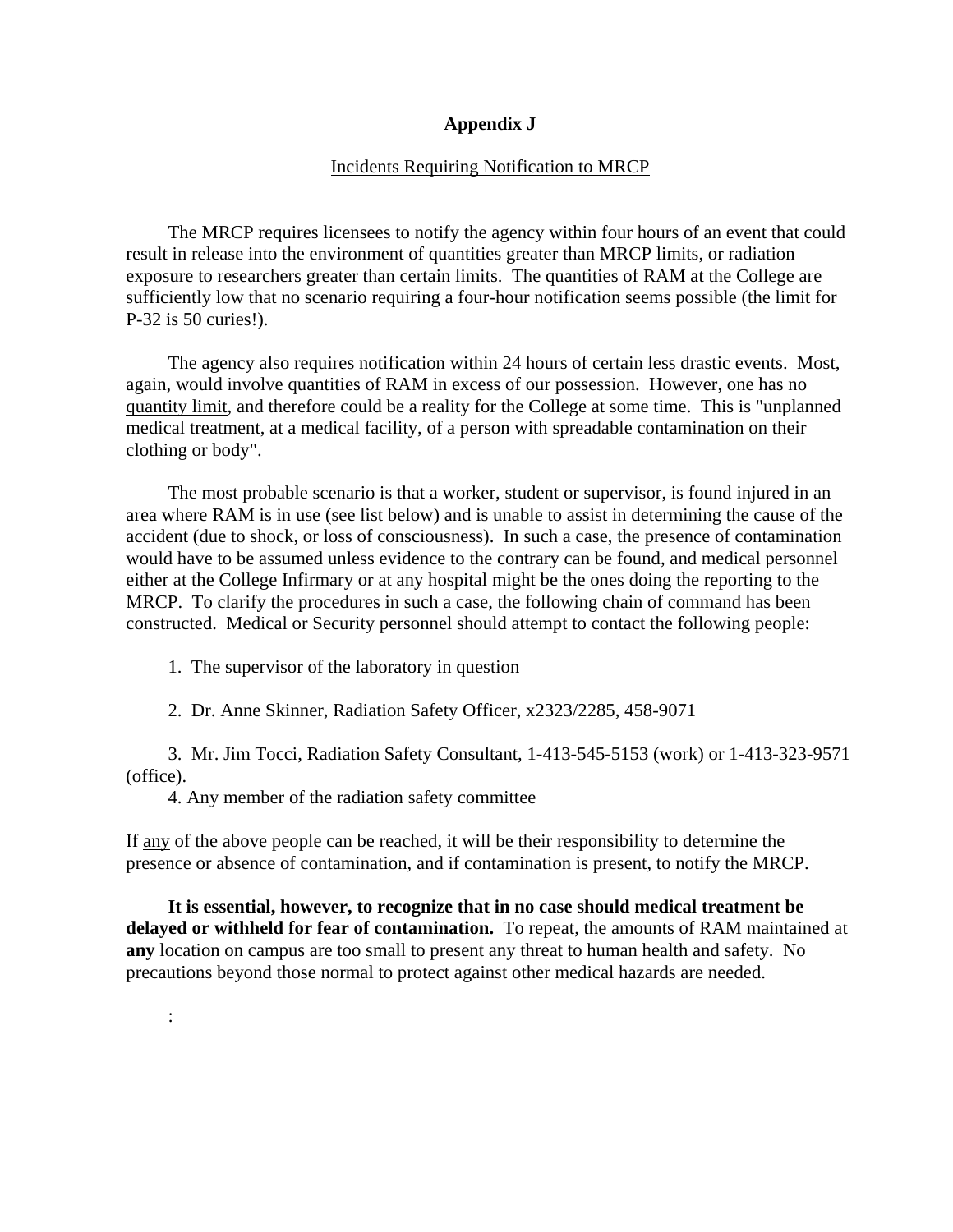## **APPENDIX K**

Procedures For the Use of <sup>125</sup>I

### Introduction

 Iodine is very volatile. Uptake by inhalation, skin absorption, or ingestion will result in approximately 30% of total uptake being delivered to the thyroid and remaining there with an effective half-life of 32 days. The result is that one can experience large doses (30 Rem/yr) to the thyroid from continuous uptake of very small quantities (50 nCi.wk). All experiments involving carrier-free iodine must be performed in a glovebox fitted into a hood and equipped with a recirculating charcoal filter (without such a filter, MRCP release limits cannot be met). Note that NaI solutions are unstable at cold temperatures; freezing can result in volatilization of iodine. Also, acidic solutions can release volatile iodine. Labelled (or bound) iodinated RAM does not present a volatility problem but must still be regarded as a potential contaminant through ingestion or skin absorption.

### Experimental Procedures

 1. Place all equipment and solutions needed for the experiment in the secondary chamber of the glove box before beginning the procedure.

2. Turn the activated charcoal re-circulating filter on.

- 3. Seal the secondary chamber door.
- 4. Move all necessary materials into the primary chamber.
- 5. Seal primary chamber door.

 6. When the iodination procedure is complete, wait at least five minutes before opening the door from the primary chamber. This allows enough time for any volatile iodine to be absorbed by the filter.

 7. Every item entering the glovebox is to be considered contaminated until proved otherwise, and no items are to be removed from the glove box without wipe testing and decontamination (if needed). Decontamination must be done for any item showing 200 dpm/100 cm<sup>2</sup> above background and should be performed in the secondary chamber. All containers removed from the primary chamber must be tightly covered (parafilm is satisfactory).

 8. Any equipment containing iodinated materials must be placed in secondary containment (e.g. a tightly-covered plastic or styrofoam box) for transport from the iodination facility to the researcher's lab.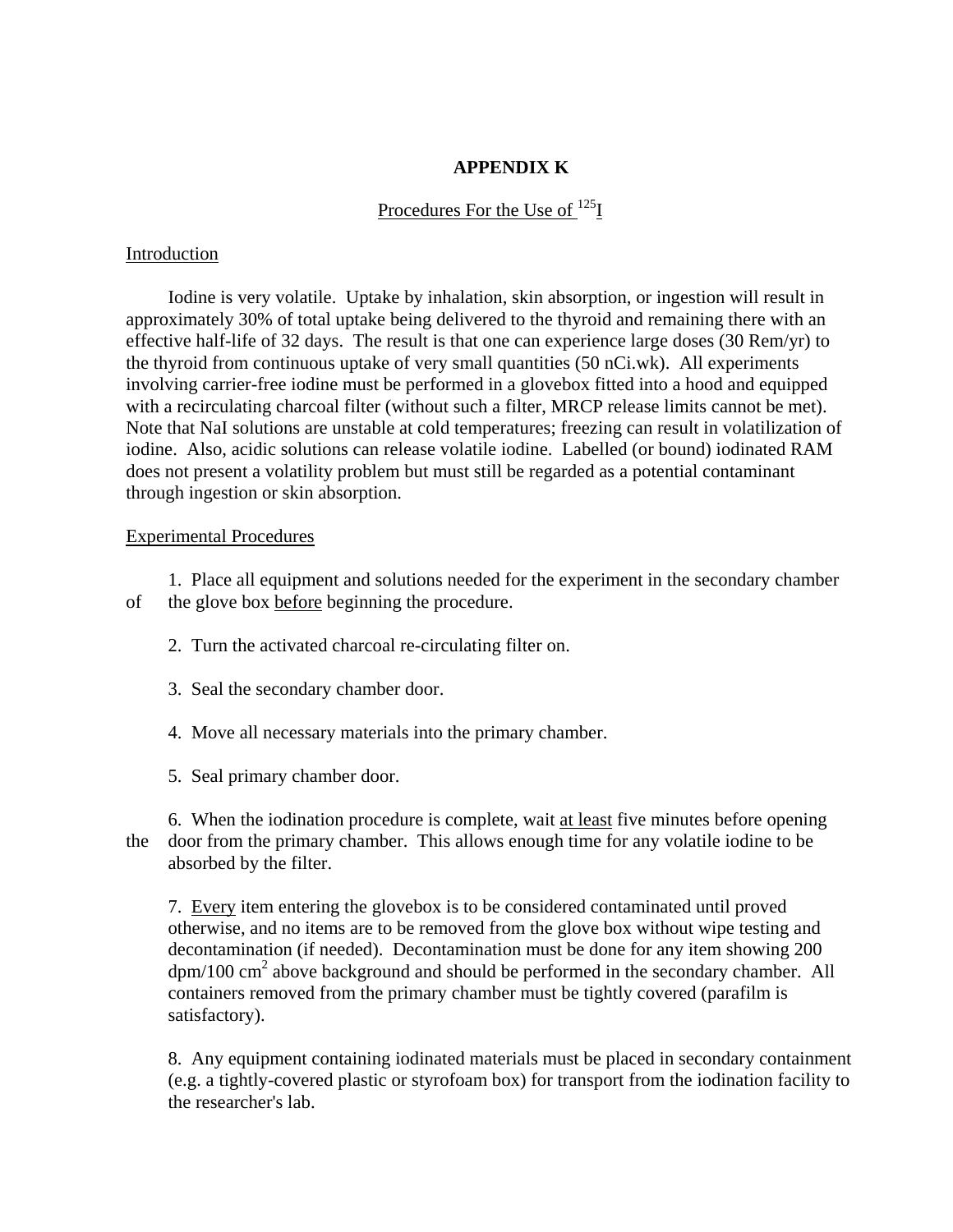### Monitoring of Exhaust

 The airflow rate of the hood surrounding the glove box must be checked at least every six months using standard instruments. During an iodination procedure, the exhaust air must be sampled with a charcoal filter/calibrated sample pump. The filter will then be analyzed in an NaI detector/SCA unit calibrated with an NIST traceable standard to determine the concentration of <sup>125</sup>I released during the experiment. A calculation must be done after every procedure, and the results kept, to ensure that the release of 125I does not exceed the concentration limits provided in Table II, Column I of Appendix B, 10CFR Part 20.

#### Handling of Waste

 Solid radioactive waste should be placed in a double plastic bag inside the glove box. After the experiment is complete, this waste should be transferred to the solid waste barrel for this isotope. Liquid waste should be placed in the plastic jug in the glove box, containing saturated sodium thiosulfate solution (this keeps any unbound iodine reduced). When the jug is full, it should be emptied by authorized personnel only, into the designated hood drain sink, and refilled with fresh thiosulfate solution.

#### Medical Surveillance

 Approximately 48 hours after the experiment has been performed, the researcher must report for a routine thyroid monitoring with a Ludlum Model 3 survey meter with a Model 44-3 Gamma Scintillation Probe (or an equivalent meter) to determine iodine uptake, if any. In case of continuous use of mCi quantities, thyroid scans must be done weekly. Any individual whose thyroid indicates the presence of more than 20 nanocuries (0.020 microcuries) will be subject to a further evaluation. Results of these tests are available to individual researchers upon request.